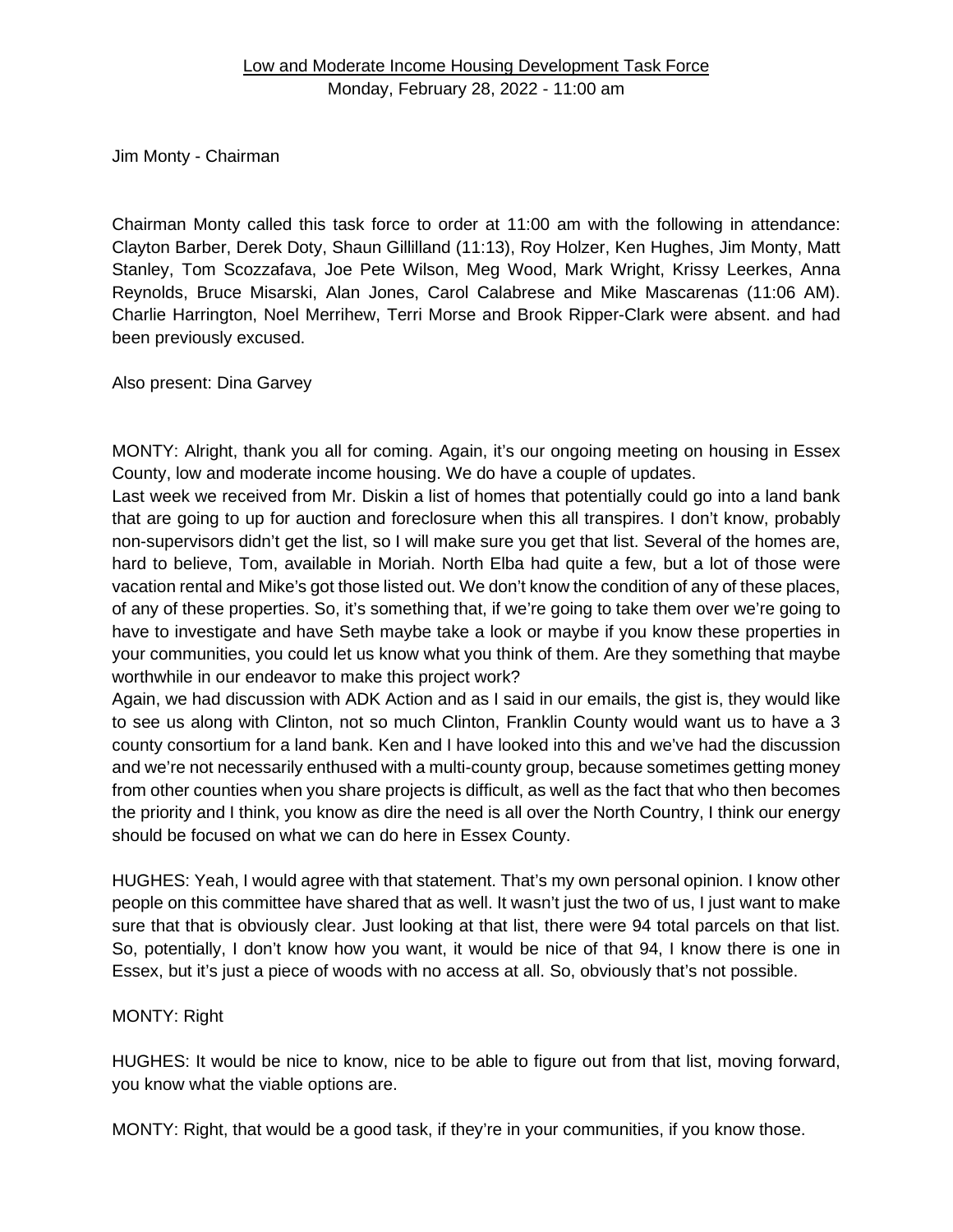HUGHES: Should that be a request of us to the Board of Supervisors? Is that the best way to do it?

MONTY: I think that would probably be the best way to do it. Let me go make some copies of this real quick.

LEERKES: I can.

MONTY: Thank you

HUGHES: Because, if we can identify, if we could have the individual supervisors from those committees identify, you know one or two different parcels and then we as a committee could take a look at that in-depth even more and ask what might we endeavor into and just kind of break it down that way.

MONTY: I think that's a great idea, Ken and including if there's any vacant property there.

HUGHES: Yeah, absolutely.

MONTY: Because we talked about working with contractors and seeing if we can't work with them on building something for us.

HOLZER: Just a quick question, so I noticed on the list that Wilmington has three properties, logistically, anyone that owns that property has up until how many days before an auction?

MONTY: 14

HOLZER: 14 days?

MONTY: 14 days and then they can come in and pay it off, pay the interest, the penalties, as well as there is a percentage that they have to pay as well.

HOLZER: I guess my point is, we certainly research the properties, but I'm not sure how much time we should invest in it.

MONTY: No, no

HOLZER: Because you'll see that list of 70 go down to maybe a 1/2 dozen.

MONTY: I don't think it will go that low, but you're right, of the 94, it will probably go down, I would say, somewhere between 30 and 35, historically what we've seen. But, if we have an idea from the towns what they think might be a rehabbable place and stuff or a piece of property that something could be built on, then we have an idea and when they generate the final list then we can see how many of those properties are left and then we send Seth out and have Seth do a code evaluation of it. It wouldn't do any good to send him out and do 90, it wouldn't be worth his time to do 94.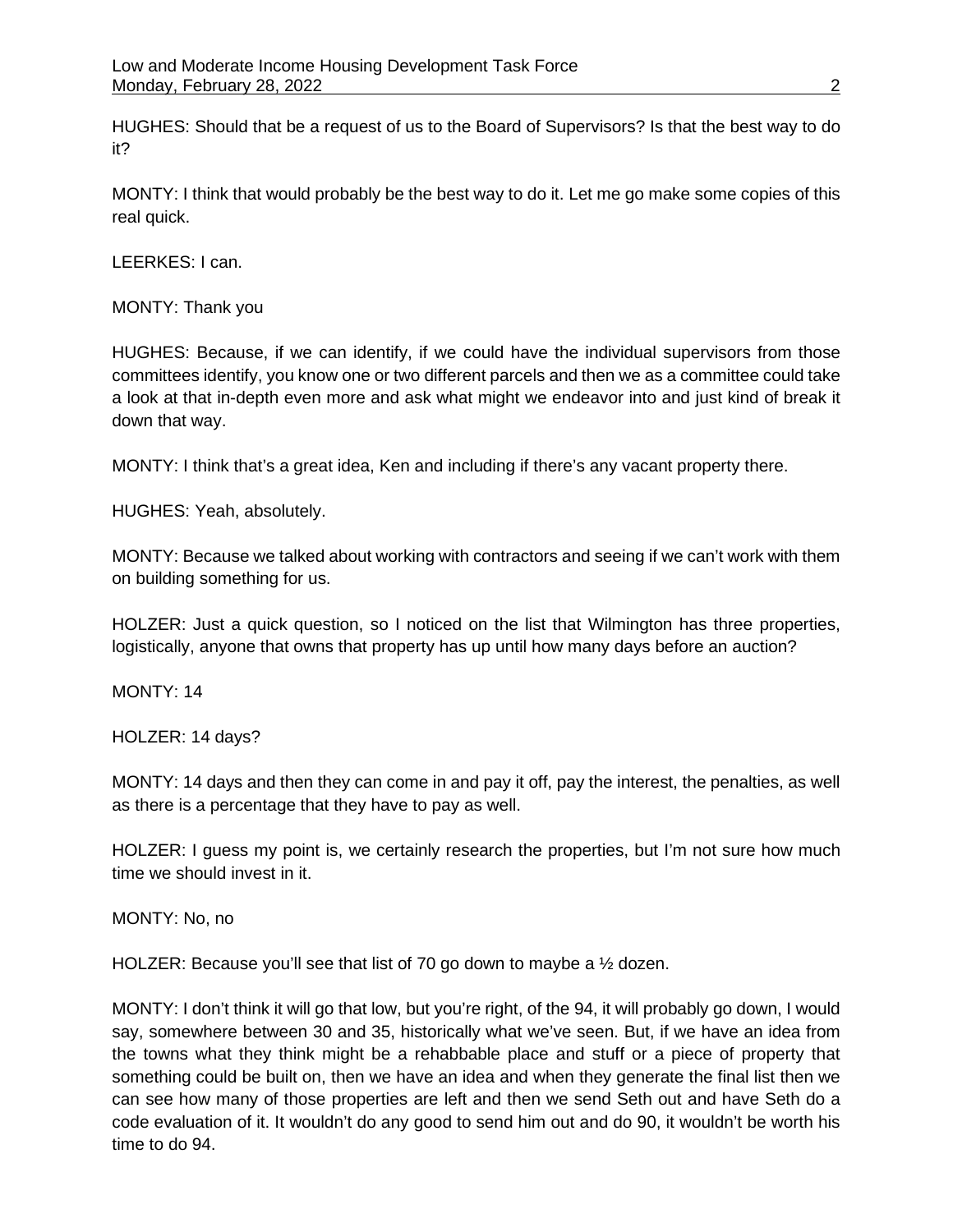SCOZZAFAVA: So, who's we? We have a land bank and I apologize for not.

MONTY: No, we're still, we're still working on that aspect of it, Tom, because there's been some discussion and some of this stuff can be done without a land bank being formed.

SCOZZAFAVA: I look down through Moriah and a lot of properties that are on here are properties that some are sold in the last tax sale and back again. Let me just give you an example, in Port Henry years ago, a property that was on Elizabeth Street. It was an old dilapidated house, it was falling in the street and the County went and they took the house down, it cost them over \$50,000.00, because there was asbestos in the house and there's an empty lot there. The plan was that that lot would sell. It sold, not for a whole lot, nowhere near what they had into it and you know the lot still sits there vacant. So, I mean my concern with all of this, I think first we should bring it into a tax sale and see. We do have some good people out there that do purchase properties in tax sales and they do renovate and do things with them. I already talked to Mike Diskin, I think we come up with a list in my town or any other town where you have these people that continuously buy property in the tax sale, in Ticonderoga, in Moriah, I mean they're all over the place and they do nothing with those properties, they just sit there. They shouldn't be allowed to bid anymore, get rid of those people, period.

MONTY: I don't disagree with you, Tom, but that's not my feeling the function of this committee. I think that's something that should be Mr. Diskin and maybe another group working on. Ours is to try and help in any way we can to, primarily, I wish Mike was here, because we talked about it, to start with, maybe just helping with zombie properties, it may help with that and yes, there is going to be some costs, because a lot of these older homes have asbestos in them and stuff.

SCOZZAFAVA: Is the goal being at the end of the day to make it affordable housing?

MONTY: That's what our eventual goal is, yes, exactly.

HOLZER: I know in Wilmington, if we get any of these properties that are coming up on tax sale or whatever, we're going to take an extra step to make sure that they can't be second homes for individuals, they can't be STRs, they have to be owner occupied, before we'll even and then pass it back into ownership?

MONTY: Yup

HOLZER: I think that's the way we're leaning.

MONTY: Yes, absolutely and I believe that's what we've talked about. You know we aren't going to do this for people to come up to a second home. This is going to be for working people in Essex County who need a place to live.

HUGHES: I just want to piggyback on that a little bit. Some of us participated on a Common Ground Alliance webinar that took place a couple days ago and Jeffrey Wilson, co-lead the housing conversation at that and it was very well attended. There was a couple of ah-ah moments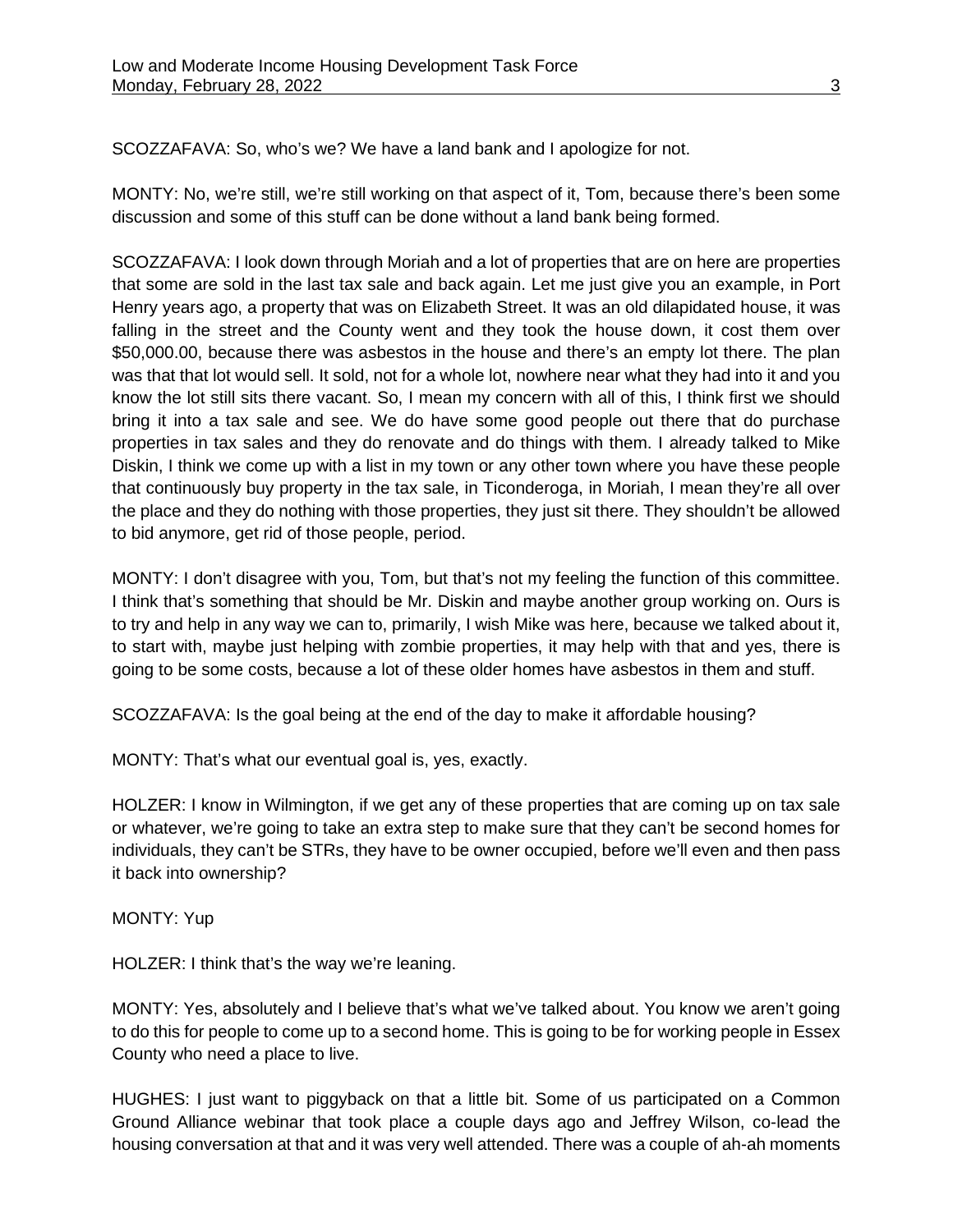and you just brought up one of them for me. I hadn't realized that Keene, I know Wilmington was doing something, but Keene, Wilmington and Lake Placid all are in involved in some type of housing task force or housing initiative. I had not really engrained that in my consciousness and so something that Roy just said and I think we are moving forward toward the idea of a land bank or actually going into land bank, I think Keene, Wilmington and Lake Placid have a lot to offer this Committee and the County when it comes to those nitty gritty details about what the land bank could be and how they're doing it as a local entity there, you know a local tester. I was not aware that, I knew ADK Action had a lot of involvement in housing, I did not know that Living ADK had a lot involvement in housing. I didn't the Common Ground Alliance had a lot of conversations in housing. I didn't even know the Northern Forest Center. So, I feel like their concerns are where do we get the money, I know that that came up in the conversation. I feel like the County has the answer to that, we have the money answer, but our question is where do we get the organization? How do we organize ourselves? How do we focus the leadership instead of just talking month after month? How do we actually take the brilliance of IDA, of ACAP, of the Supervisors, of Housing, of Office for the Aging, of Mental Health? How do we bring all those amazing aspects of our County together, to actual create, using the details that Roy is working on in Wilmington and Joe Pete in Keene to actually develop that entity, what I think we're actually toward, which is what Tom is talking about, which is low income housing, affordable housing for people who want to live and work and play in our community. So, I just want to bring up, I'm rambling, that I think we have an organization question that needs to be answered and many the NGOs can help us answer that, but the NGOs have a question of how we finance this and you we've talked about potentially using ARPA money, the County ARPA money to seed this. I just wanted to put that out to discussion, thought, conversation and that was the big moment. I know Common Ground is not meeting again on this topic until the summertime, but ADK Action is meeting again.

MONTY: Yes

HUGHES: In April

MONTY: April

HUGHES: I knew some of us were there, some of us were not there, but I felt like that was a really important, again, I want to stop talking and I want to get going on whether we're going to create a land bank or not.

#### MONTY: Right

HUGHES: What's the need really going to be like? I feel like these communities have those answers, because they're figuring out on the ground.

MONTY: I think we've had this conversation a couple of times and we've really, I think Ken and I've had this conversation, I really think it's important for us to get the structure and mission of a land bank in place. I think we really need to do that and by doing it, finding out every little bit that everyone here that sits on this wants to see in that. Our goal, I spoke on it at the last meeting, back in January, was to have something ready to come to the Board, recommendation of a land bank by June and I think, you know that gives us 4 more months. I think we've done a lot of the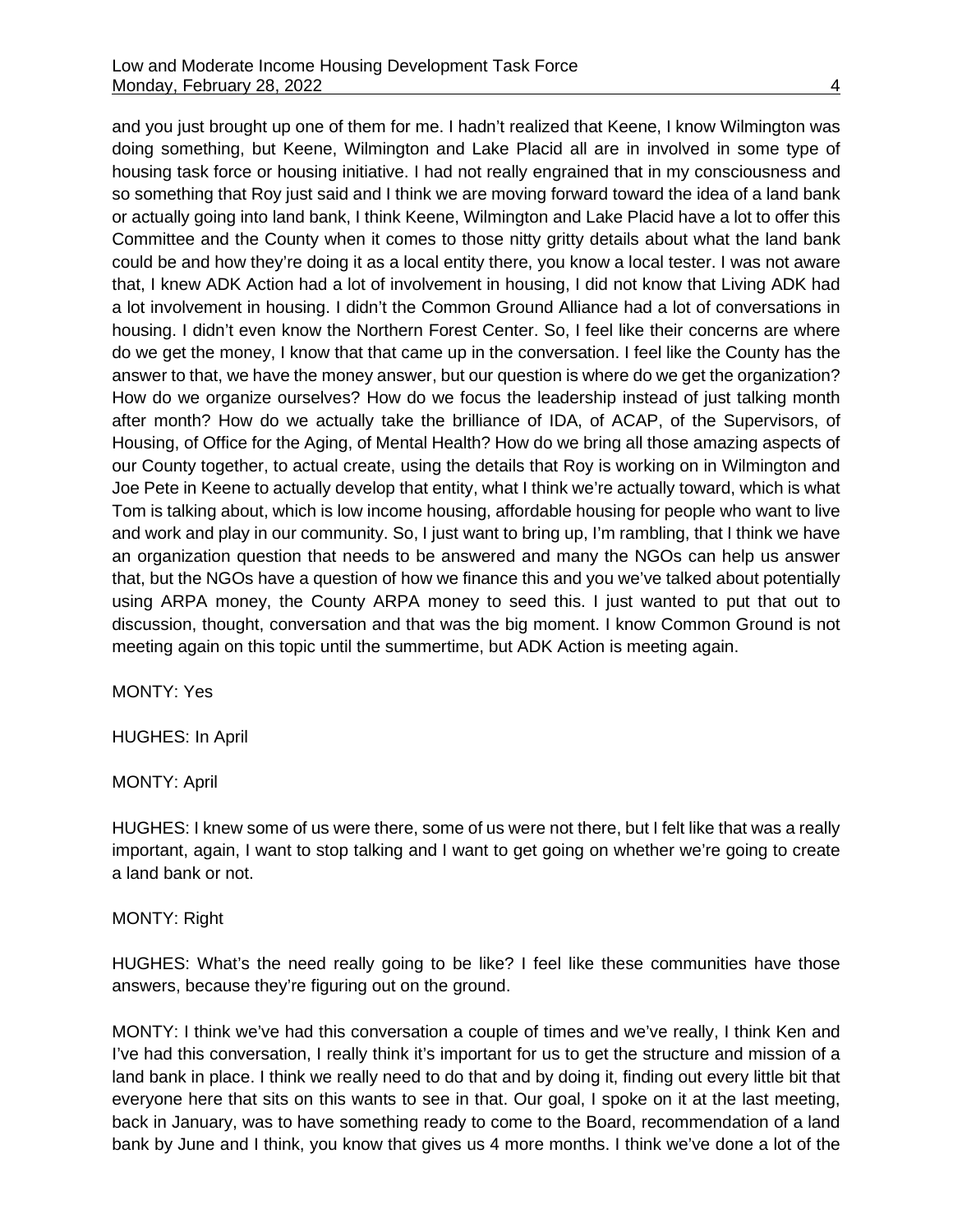talking involved in what we want to see this to look, to come to fruition, what it looks like. Are there things that are going to pop up and change what we want to do? Absolutely, but I really believe that we really need to first focus on that one topic, get it done if it's the direction that we want to go and I believe the consensus is that is the way we want to go, get the land bank formed, get it approved by the Department of State, which there was, there's still 9 available slots within New York State and we were to believe by the gentleman who we spoke it that it wouldn't matter if all nine went tomorrow that they would consider it, that they would consider it.

WILSON: Ken, thanks for making that analysis, because I think as I've been looking at housing and through Common Ground and the Recruitment and Retention Committee, where we're talking about this. Is seems like there are a lot of different needs and in each community the needs are a little bit different and the resources that are there are a little bit different. One step that we should consider as part of establishing the land bank would be to do a countywide sort of market analysis. What are the needs? What are the specific needs of each community and then what are the specific, like piece of land that is there for a land bank? You know where would it make sense to really focus on that and doing that countywide look at a starting place would then also carryover to the next project and the next project, too. You know individual towns could use that as a building block to continue their own efforts.

## HUGHES: Right

WILSON: But, if we do that countywide and then the other end of it, I think if we going to do some bigger grant ask, like a REDC ask, having that foundational analysis and being able to show where we've made progress might really strengthen our bigger ask for the countywide solutions. So, that the County believe in that and help pulling together efforts that we're all making, but it would be a tool that we could use in the land bank process and individual towns could use in the continued efforts they're already and I don't know. Carol, does that make sense with like as the technical piece for the work right now and grants down the road?

CALABRESE: I think it does make sense, I mean the devil is in the details, so the more information that we have to narrow in on, you know shovel ready, to use that word, because really that's what we're talking about, regardless of the programs out there. Just a note, so the Lake Champlain/Lake George Regional Planning Board does have a grant that they were awarded to do a four county, again, Bruce and I are both on it for Essex County, that committee. We just picked a consultant, about a week ago and the Regional Board will be issuing the contract. So, the good news is that, it's funded, we've got a consultant ready to go, however, the actual report is probably going to be early 2023. I'm not sure, they haven't worked out all the steps, yet. You know the best case scenario or worse case first quarter of 2023, I know you don't want to wait that long, but we're looking for a lot more detail, I think, then what we originally thought. Is that your take on it, Bruce, as well?

### MISARSKI: Yes

CALABRESE: But, that would be helpful. It may not be as detailed as we need as a County, but it's another piece we can add.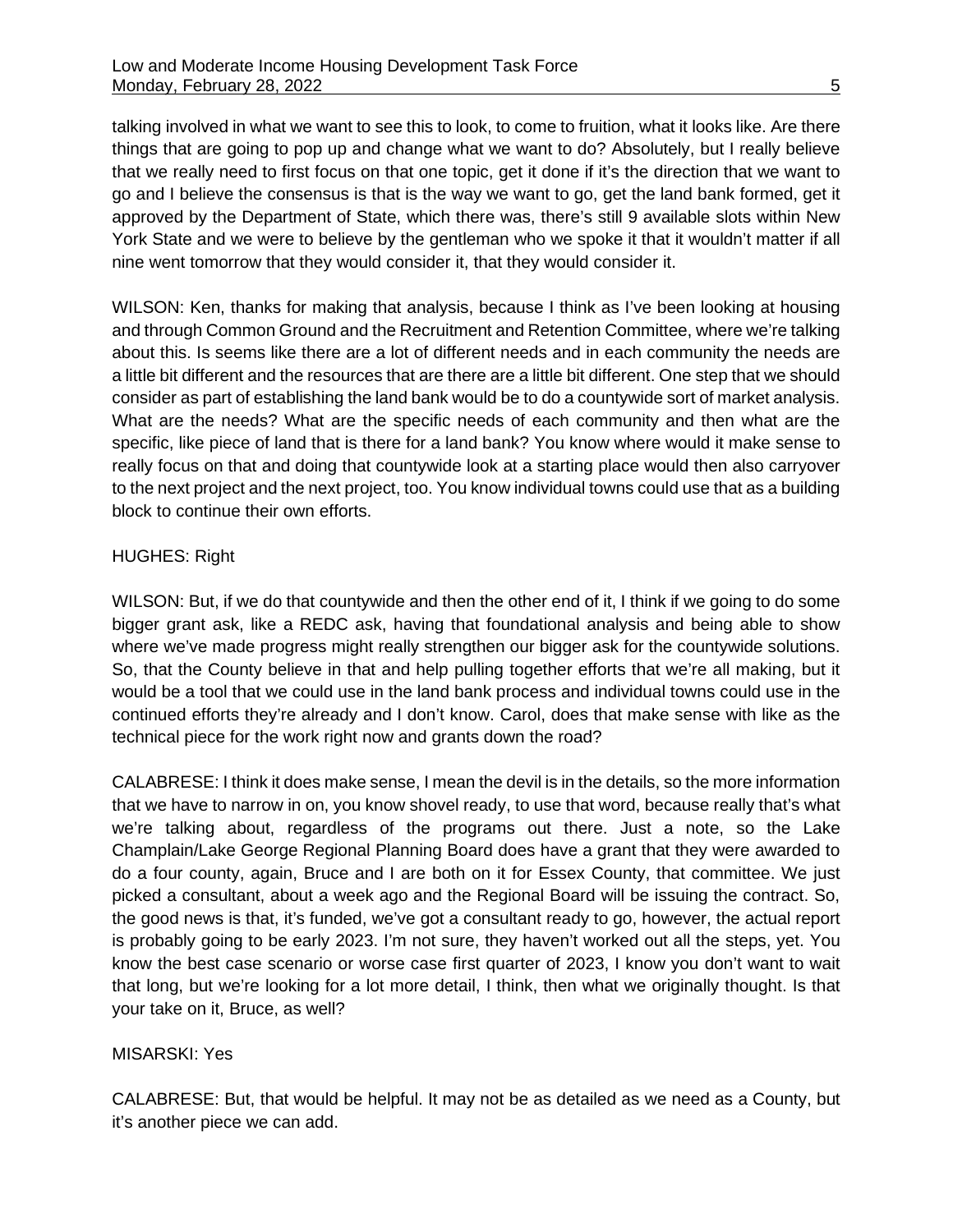WILSON: So, if you think if we were to undertake it on a County level, we could get an appropriate level of detail in a reasonable time to be helpful or would we be stuck in the process?

CALABRESE: I think it depends if you're looking at individual organizations and departments to fill in the information. Then I think we need to definitely look at timeline and responsibilities and you know basically assign tasks or if you're talking about seeking some kind of grants then it's going to be dependent on funds and what consultant's available and the charge.

WILSON: How much is the Lake Champlain Regional?

CALABRESE: The grant?

WILSON: Yeah

CALABRESE: I think it was like \$120,000.00 - \$130,000.00.

MISARSKI: Yeah, it's a big project.

CALABRESE: It's a big project.

WILSON: So, on a smaller scale it would be a little less expensive to do a one county?

CALABRESE: You would have to bid it out to consultants. I mean there are some resources, I don't know if they're still available, some grants that we talked about. I don't know if they're still out there, I am certainly willing to go back and take a look to see if those resources are still available, see if we can apply for them. I think it was something around \$25,000.00 or \$30,000.00 at that time.

MONTY: I think one of the most difficult things, I know we were just talking about what North Elba, Wilmington, and Keene are doing. The 18 communities in Essex County, the demographics are so much different, so much different. I mean I look at Lewis, I look at Elizabethtown, we're not in the Adirondacks, we're not really in the Adirondacks, per se, in the mountains, like North Elba, Keene and Wilmington are. We're not in the Lake Champlain corridor and stuff and so the demographics or Elizabethtown and Lewis and maybe a couple of others are so much different and what's needed here is going to be so much more different than what's needed in North Elba and I'm not saying a lot of the lake shore communities aren't needing these things, but they have something that, and I'm not trying to sound selfish, but they have something that Elizabethtown, Lewis don't have. We don't have really an attraction to bring people to our community, only Lewis has got a good supervisor, but I think those factors when we look at anything have to be considered. They really do, any study that has to be considered. I mean median income in North Elba, I'm not sure what that is, probably close to \$70,000.00 - \$80,000.00?

DOTY: From what I know, median income now is \$74,600.00.

MONTY: In Lewis it's about \$34,000.00.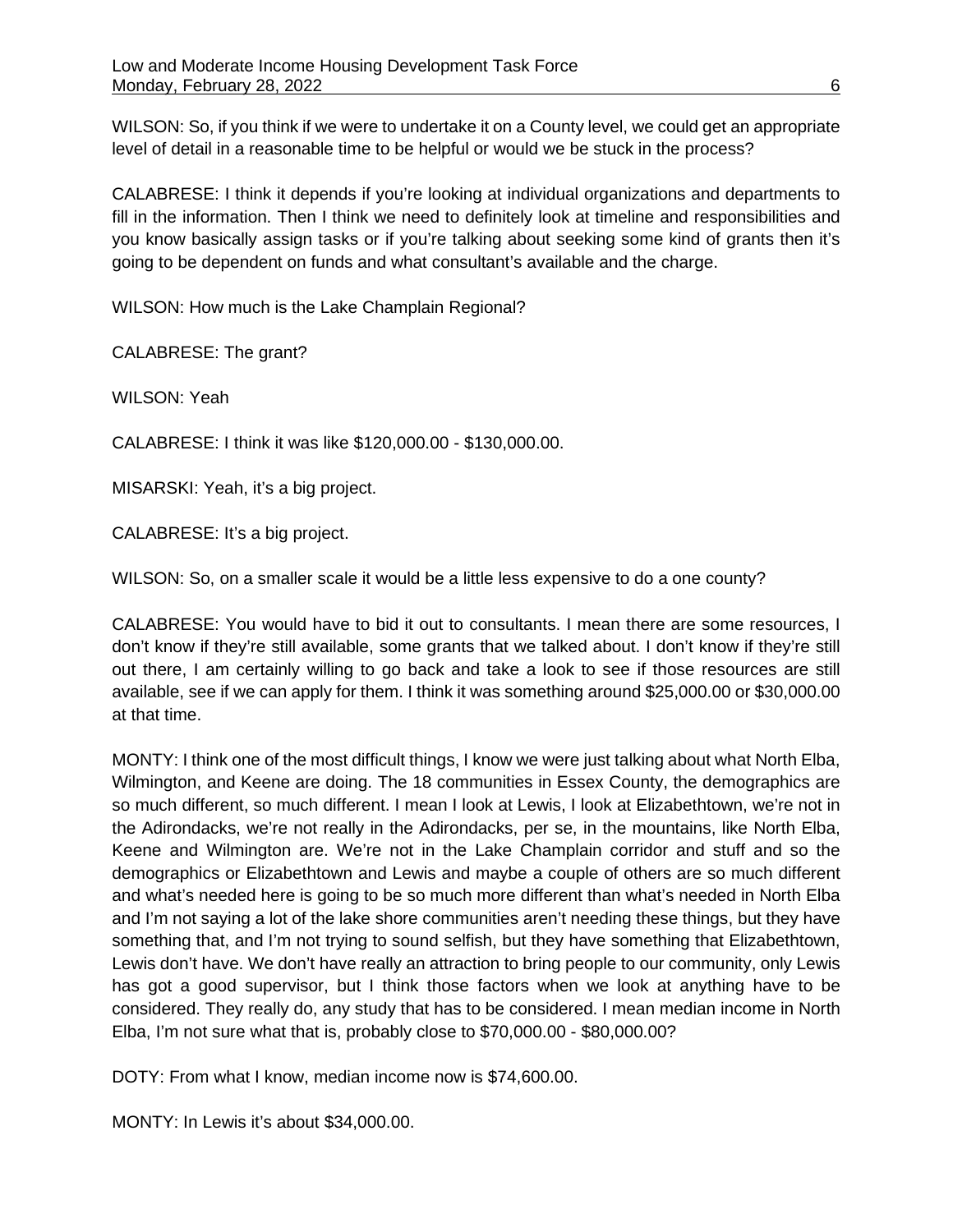STANLEY: I think ours is \$47,000.00 or something.

MONTY: So, you know an affordable home in North Elba isn't going to be an affordable home in Lewis, Elizabethtown area.

GILLILLAND: The other thing, too and a good thing about land banks is we're looking for the long term solution and I think we've got a look at trends, because what we know from long term trends is we've got a population decline and we know that, everywhere the population decline and drop in school enrollments. We have some short term issues right now, which are like the tremendous growth and we were talking just a few minutes ago, the tremendous growth in tourism, particularly wildland tourism and in the other one was Airbnb and second homes. I would caution against using that as a long term trend thinking, because that can go down like just overnight. We don't know if this is a post-pandemic issue, I mean all of a sudden we could be the pariah of people going on vacation, they all want to go to the Bahamas or something. So, you know I think we need to take a look at the fact, you know in thinking that we're going to need housing, we need to grow our middle class and that we have to think about where people are going to work, these are the long term issues, because overnight North Elba could have 300 properties on the foreclosure list, it came up that fast, it could go down that fast. That's been something that's been on mind is we have to think 20-30 years ahead, solving what we know are our long term problems. You know, my town is, I got a very little middle class. I think a lot of towns are like that, but that's what we have to look for and that's we have to try and build this land bank as a service.

DOTY: I agree with Shaun, but I would like to add, I would like to see the process that Department of State puts in front to us to be accepted for a land bank, because just like Shaun was saying, 10 years down the road what we see as the usage for acquiring land could totally change. So, there's no active process, I take it, right now, asking for the Department of State for permission in a land bank?

MONTY: Yeah, there is.

DOTY: There is?

MONTY: Yeah, there is a process and let's not forget that one other big elephant in the room, the Blue Line, the Adirondack Park.

## DOTY: Right

MONTY: Because, that is a major concern. A lot of you, I joke about it, a lot of you have large hamlets, I've got a hamlet less than a 1/3<sup>rd</sup> of a mile and I can't put another place in that 1/3<sup>rd</sup> of a mile and stuff. So, there are a lot of factors, but there is a process to form a land bank.

DOTY: Are there any over limiting factors to that process that you know of, that we would want to know before enact our land bank?

MONTY: The Adirondack Park.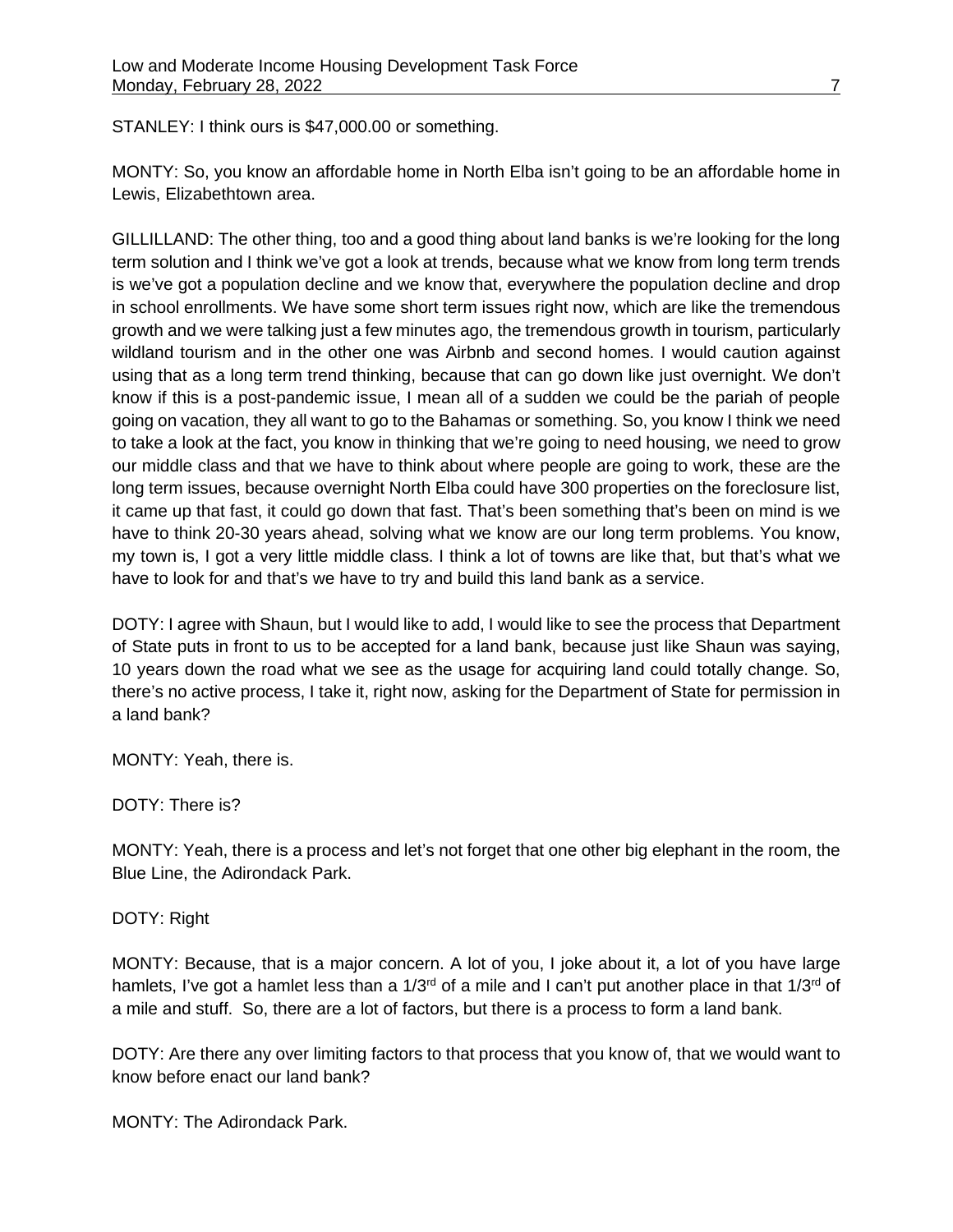GILLILLAND: The developers that I've talked to in the last few years, that's the biggest, to them the biggest scare of really putting in a huge investment, because it's a regulator level that you don't get anywhere else in the State and you know there are cases around the Adirondack Park were people are losing their shirts, because they can't move forward. You know, you got to spend a lot of money to forward in with the APA, engineers, architects, land use experts, you're forking all the money out before you can even go in there and ask permission.

MONTY: Before you even know you can do what you want to do.

HUGHES: Let me ask this question, because I'm not up on the APA regulations that you're talking about, so let me just put out this area. If there was a blighted property on any of our 18 communities, it was just a house that was derelict and it came up on the list and the County picked it up, what are the APA regulations that would prevent us and Seth, our code officer said it was fine to rehab or renovate, what are the APA regulations that would prevent us from renovating that house so that a middle income family could benefit from that house?

MASCARENAS: Likely, where would be none on something that's pre-existing and most of those properties that, as we've discussed several in this meeting are going to pop up, probably in your hamlet areas. That's where they're going to be. I took a quick look at this list this morning to see where the properties were and what they are and most of those are in hamlet areas that you would be looking. So, you wouldn't have necessarily any restrict, the problem with the Blue Line that I think Jim's eluding to and the rest of you need to be concern about is expanding housing, long term, right? So, you can't meet the capacity of people that could move here and work here, long term. A lot of people we're seeing move into our county and paying large amounts for housing, are people that aren't going to work here. There are people that are working remotely and their jobs allow them to do such. So, I think what we're talking about are really two different things. There are some long term processes that we would have to approach in order to get our land bank to materialize, but short term is what I've been trying to regurgitate at each meeting. I think there's somethings that we could do short term in terms of those properties that we have and look at those and see maybe some of them just need to be simply cleared and then resold; right? Maybe there is an instance where we can make a deal with a contractor where we clean a property, they build it and then we sell it. Those types of things we could do without a process of a land bank which would might set us back a year or two in terms of moving forward. So, in my opinion I would look at that list once it becomes finalized and I would try and make some short term goals with our long term goals being more so, the land bank, the establishment of that, maybe talking to people at that APA, expanding hamlets. Jay's a great example of, the Town of Jay, they had another disaster the other day, it was in Jersey, that's where we were in 2011, was in Jersey, Jay lost a lot of their population and it's not a lot of their population, but every person counts where you're paying for water/sewer infrastructure and those people that are left behind now pick up the tab of that debt. Without that ability to expand your hamlet and increase your users for that system that you originally based your debt on. You know those are stories where I think once we know the totality of it we can go out there and have a concerted effort, but for now I think we really look at the blight we have and we can do something about that almost immediately and start moving in the direction that is beneficial for the people of the County. Because affordable housing is going to be in those hamlet areas, that's where it's going to be. Where you have to get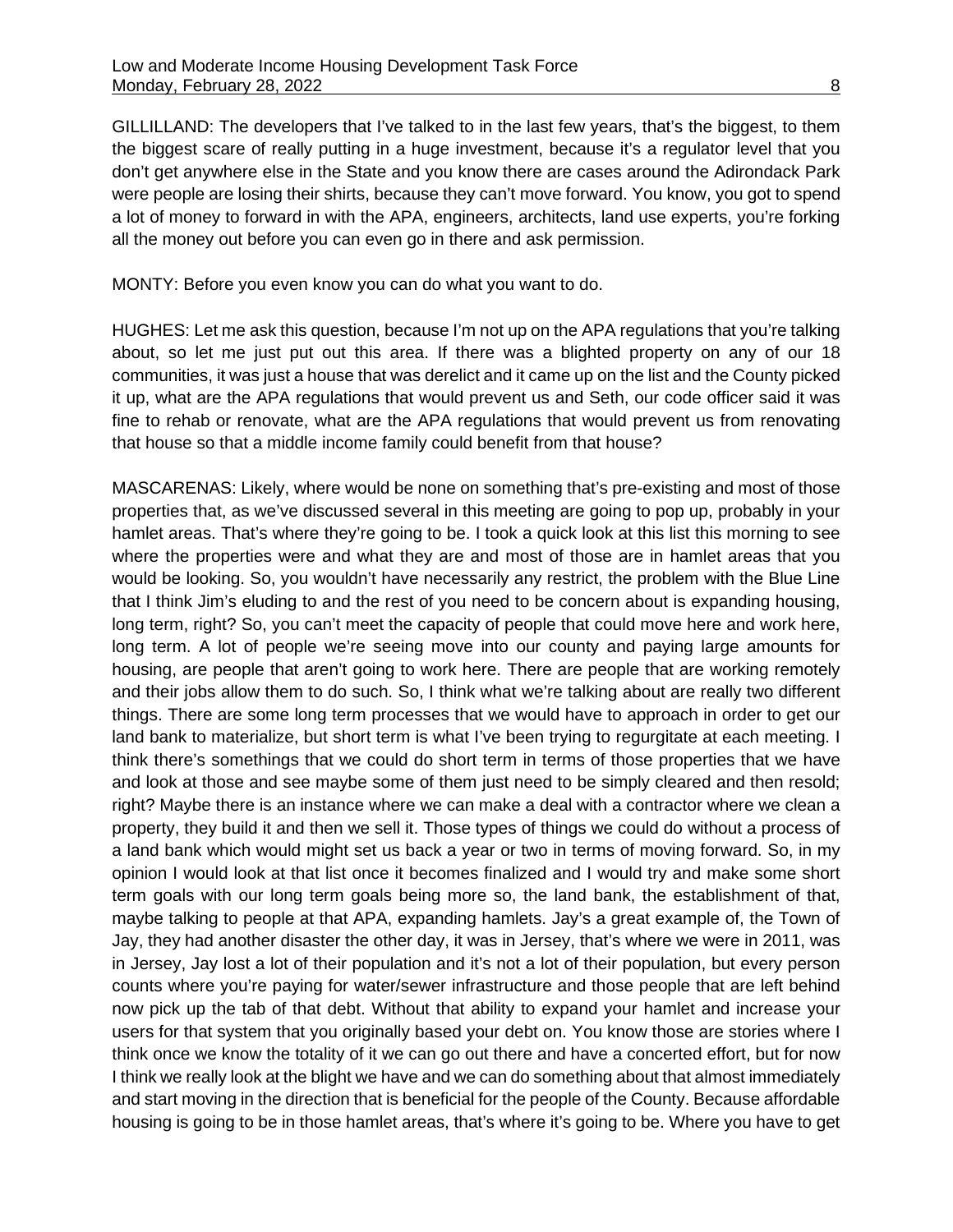into more regulation in terms of APA and you're breaking up properties and subdividing, those are likely not going to be where affordable housing can happen.

HUGHES: So, that exposed my tunnel vision on this project, because I've always thought, okay, if we have a land bank, we'll take a blighted property, we'll clean up that blight, we'll take ownership of that blighted property, the land bank would, as a non-profit, we would clean it up, we would get to habitable and then we would use the rules of the land bank, similar to what you were talking about in Wilmington, not second homeowner, you know be there a certain amount of hours a week, etc., blah, blah, blah and then we would put people into there and then work with them in a way that they could afford that house, dunk. That's been my tunnel vision for that. Not hamlet designation, not splitting up parcels, not any of that other stuff, maybe in the future, long term, but I just want to get this going. So, the two things that, you kind, of talked about there, have been really what I've been focused on. I don't know if anybody else in this room has or hasn't not been, but my approach to this.

MONTY: I think it's something that we work at hand and hand.

### HUGHES: Sure

MONTY: We start with cleaning up some properties while we're looking to moving forward to forming that land bank.

### HUGHES: Sure

WILSON: Mike brought up a point that we've learned the hard way in Keene, within the hamlet where our most affordable properties are, they're also the most flood prone, repeat flood prove and Jay's experiencing this. So, I think that is going to put pressure to expand hamlets, but in short term I would say that we keep in mind why is this property vacant? If it's subjectable to flooding, nature disaster, let's move on, because I think we don't want to invest in places that are going to experience 100 year floods every 10 years and that's one of the factors in Keene. We discovered that our most affordable property is the most at risk for flooding and it doesn't make sense to invest in that and put people there.

HUGHES: It's funny, because in Essex my most affordable properties are not in my hamlet. It is reversed and my most affordable properties are outside of my hamlet.

MONTY: And I have no hamlet. I can tell you, five times in the 24 years that I've been either on the Town Board or Supervisor, we have applied to expand our hamlet and we get turned down every time. Every time we applied we got turned down and in fact we applied to, when they put the Public Safety Building down in Lewis we applied to expand our hamlet to run our water district down, would not do it. Would not allow us to get hamlet designation. We still had to go through a permitting process in order to extend our water district, which was longer and more costly than it would have been if they allowed us to expand the hamlet. So, it's not an easy thing and I don't know if it ever will be.

HOLZER: Even changing the intensity use is a daunting.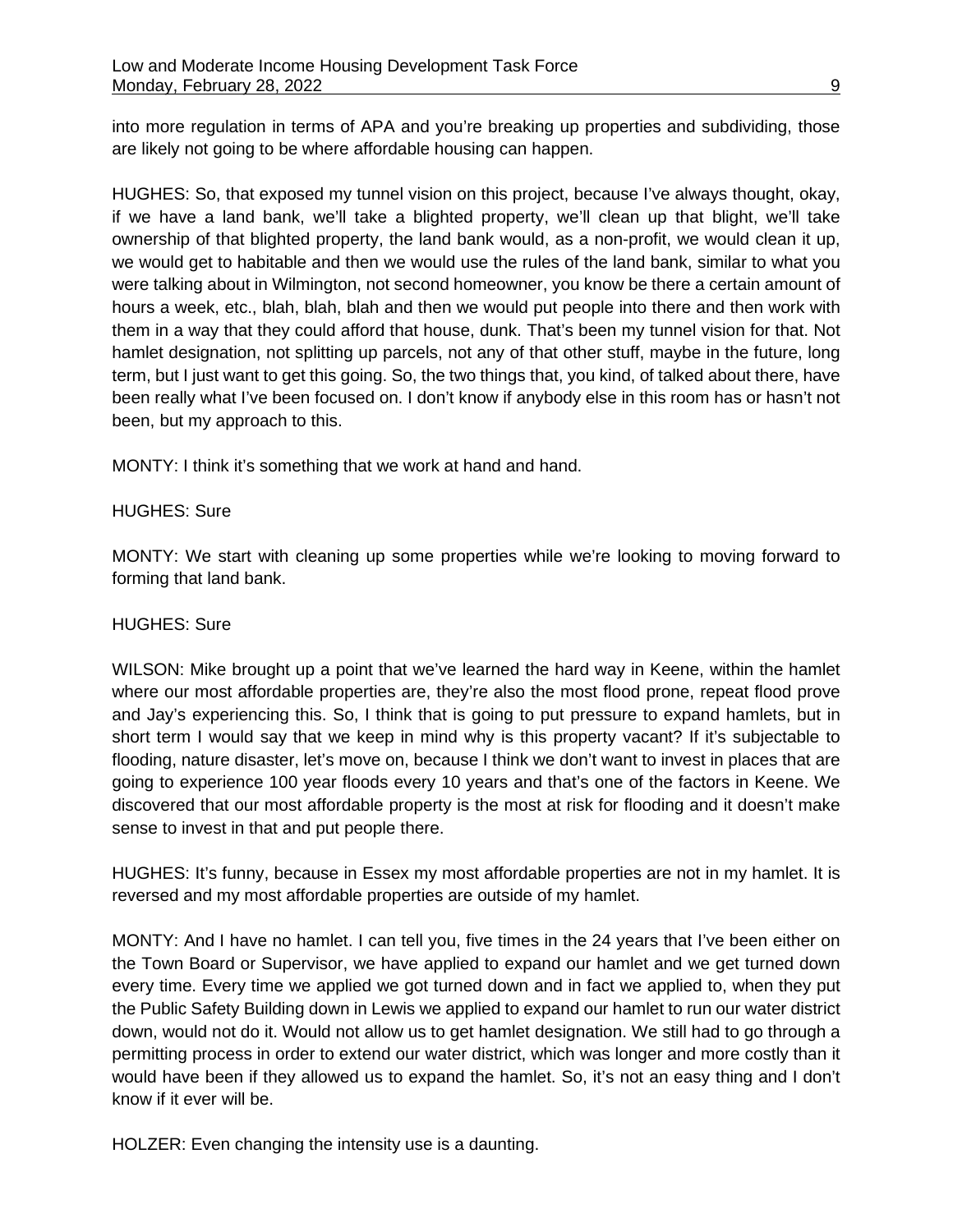MONTY: Yup, absolutely, Roy.

HOLZER: As you mentioned about the APA building, the buildings that are under APA jurisdiction, you've got to be darn careful about tearing any of them down, unless you have it in writing ahead of time, once you teardown a building, it will cost a lot rebuilding it.

HUGHES: Absolutely.

WILSON: I think this issue is a political issue we're going to face down the road, we're going to have to go to the APA and put pressure on Albany to have expedited permitting processes for these type of housing projects or to make hamlet expansion easier, but that's a political battle that we're going to have to fight as we progress and get through some of these more immediately doable land bank ideas, but we want to think about how are we going to face this as we move out of the hamlet and the cost of permitting and to tie in the ways that they did engineer permitting. So, it's going to be a political issue for us in a few years, so we might as well start thinking about it in the back of our mind now.

HUGHES: Did we ever bring up this question to the Greater Mohawk Land Bank? Because they have Herkimer County as part of their land bank and Herkimer is in the Park. Did we ever hear any concerns about their ability to fulfill their mission?

MASCARENAS: No, that's a good point though, we probably should reach out to them about that.

MONTY: They don't have a large portion, but they do have.

HUGHES: Yeah, I mean they're all the way up to Old Forge.

MASCARENAS: Yeah, the probably ignore it. They probably ignore that portion.

MISARSKI: I know the Adirondack part of that county feels very neglected.

MONTY: Yeah, sometimes it's better to ask forgiveness than permission.

MASCARENAS: It doesn't mean that we can't do anything; right? Like I said, I think we can still do somethings that are really beneficial. You know Mr. Scozzafava will remind us regularly that some of these same properties keep coming up, keep coming up at tax sale year after year after year and why is that happening? Well, that's happening, because a lot of people are buying those properties sight on seen, realizing they're derelict and then not paying their taxes for the next three years until it comes back to us.

SCOZZAFAVA: I can tell you why it's happening, that's part of the reason. The bigger part of the reason is you're getting the same people constantly. Now a lot of properties that have been sold in tax sales, as you know, Mike, have done well. People have actually gone in, they've renovated them, they've turned them into nice homes. The people, some of the people that buy at tax sales, you know they're spending their \$1,200.00 to get this piece of property. They don't have the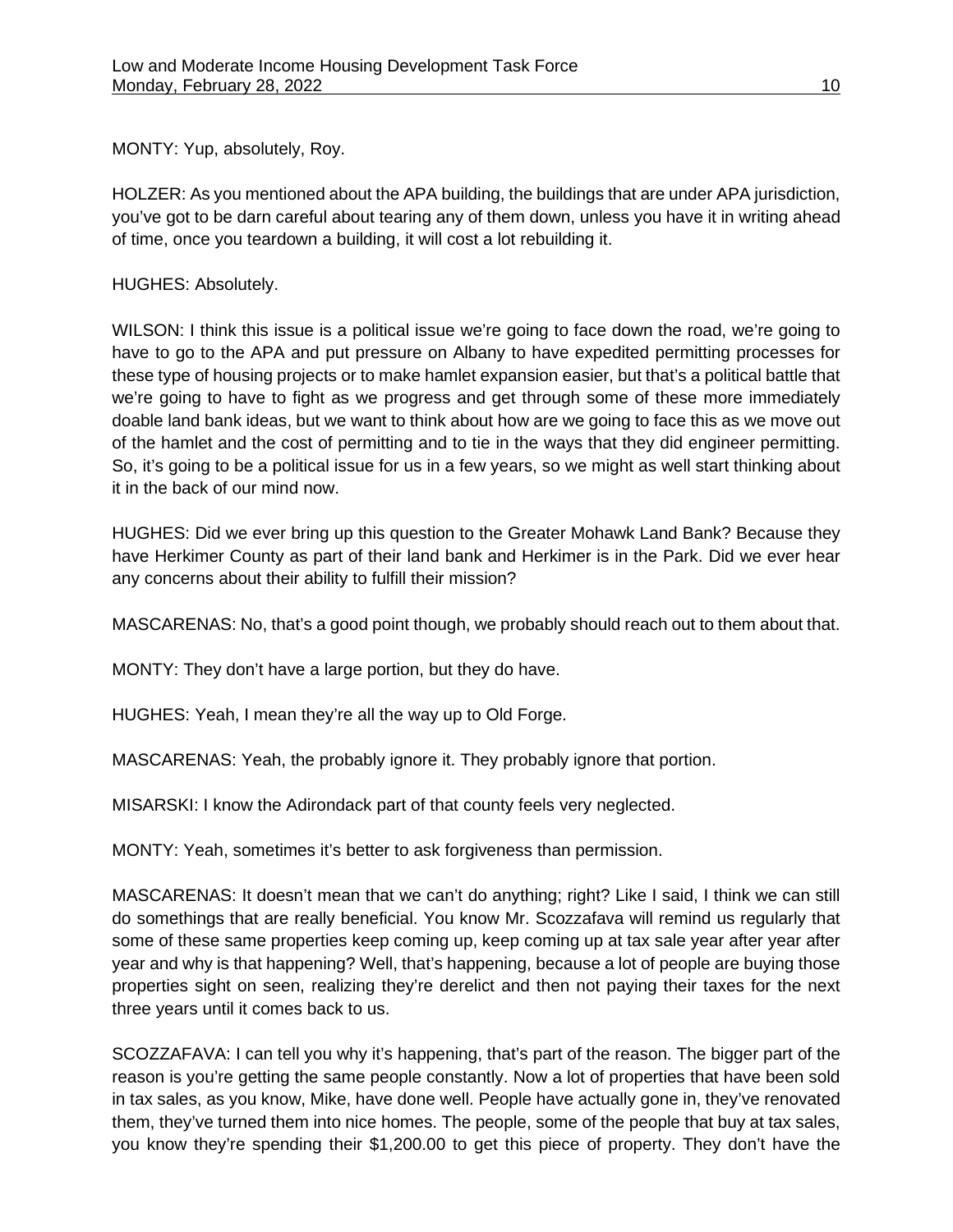means to do anything with it. That's the problem, they buy the property and then find out, oh geez, I didn't realize that is was in this kind of condition, I don't have that kind of money to do renovations, so it sits there and you know, it comes up once again.

And then I'm going down through the list now, I see in some of the towns you have some names that I guarantee were brought in tax sales that are right back in tax sales again, not just in Moriah, but they purchased property in other towns, also.

MONTY: So, again, Tom, that's a separate.

SCOZZAFAVA: I get that.

MONTY: You know it's a separate and I don't disagree anything you're saying, but that's something that we need to address as a County, separately, to keep those people out of doing these things and stuff.

SCOZZAFAVA: Some of these properties that I see, in some of these towns, a couple in Moriah, that you know, instead of rushing to put this property in the tax sale, I brought this up before, I don't know why we don't put it up in the real estate market, because you're dealing with a whole different group of people. Some of these properties may sell. At least try and recoup back what we lost in back taxes, a lot of the sales could go to a realtor, we might be surprised that they sell, other than put them into a tax sale.

MASCARENAS: Well, what I think this committee can do and I don't want to get bogged down and I apologize, we look at those properties once they become finalized, because right now people have all the time in the world in pay those things; right? what we see today isn't going to be what the final product is. We send out our code guys and we have them look at those properties and they come back with a report and they let us know what condition each, because you're not going to put the most valuable properties in the land bank; right? If you have a house in North Elba that goes up, that's going to give us the majority of our taxes back, but you're just not going to do that, but then we'll narrow down that list a little bit more and see if there's something that we can work with. Now, if there's something that we have to remove or have some kind of capacity to fix it up, then we'll do that at a later time and you would put on a real estate market. I think that's how you would approach it.

MONTY: I think we had that discussion beforehand, because with a list of 94, probably at best we'll end up with maybe 30 to 35 that will be shown and then out of those, then it makes no sense to have go out and look at them now.

### MASCARENAS: No

MONTY: Because a lot of them are going, a third to two-thirds of them are going to come off the list, historically and it goes back to historically Essex County would go 5, 6, 7 years before they had a tax sales and if people are coming in buying these properties knowing, I'm not going to pay the taxes, I'll rent them out for 7 years and then when they take it away from me, I've made 7 years of profit on that and the way I go and that's sadly. I think it's the way it was and we were getting away from it and then Covid struck and now we're back to being 4 years behind, it's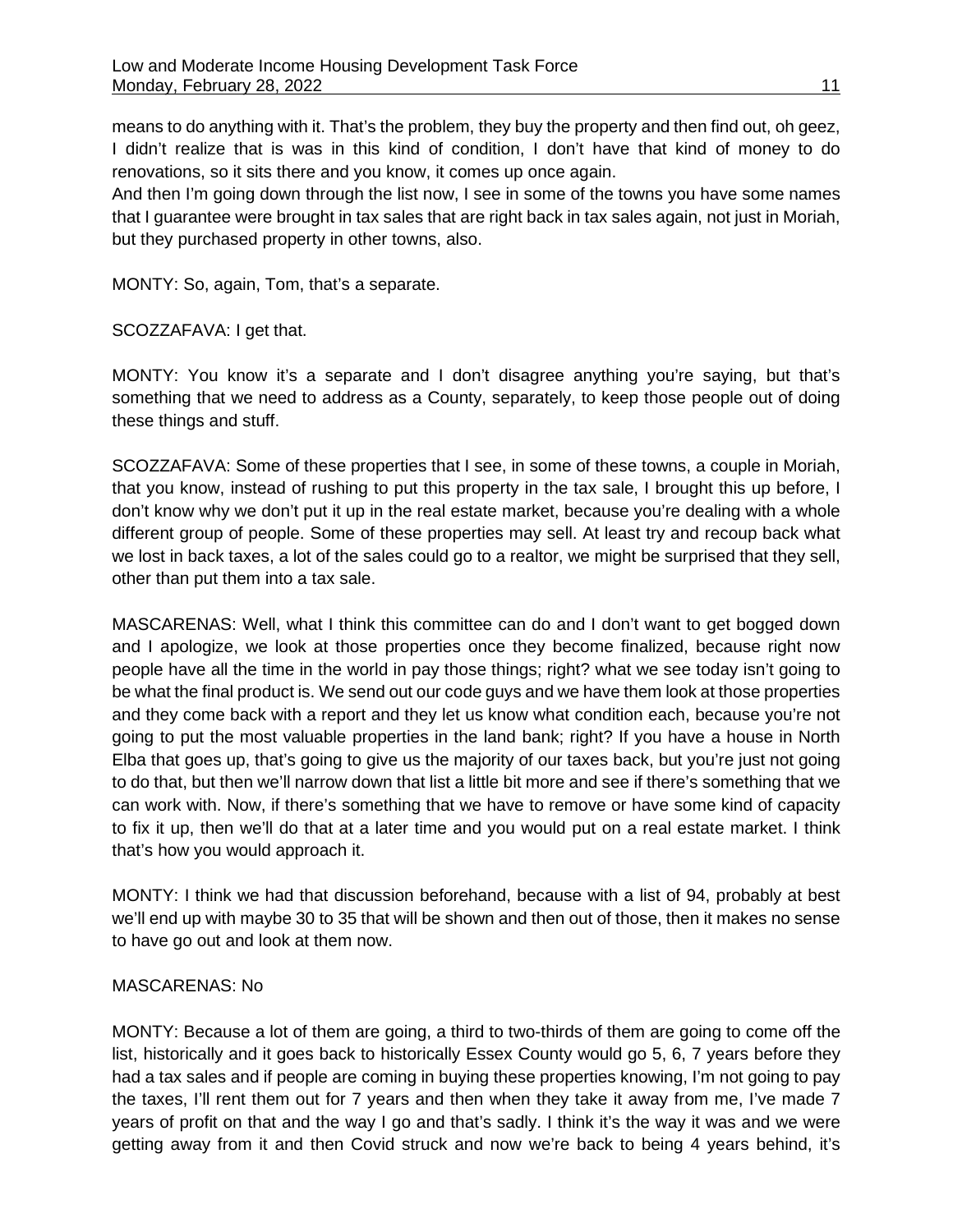unfortunate, but hopefully we can start getting back on track. It's going to take a while. Hopefully, we don't have another outbreak.

MASCARENAS: That's why I prefer starting sooner rather than later with some of those other measures.

## MONTY: I agree

MASCARENAS: Because and then other the next couple of year you're going to have a backlog of property that at no other time are you going to have this opportunity to act and do something positive; right? so, once you get caught up, you're only going to have your regular reoccurring annual sales; which might not bear as much fruit.

## MONTY: Right

MASCARENAS: As you're going to have over the next couple of years.

MONTY: And also with a land bank though, people can donate their property to a land bank. So, that could potentially draw some more attractive properties. You know, someone, an elderly person had no family, has a nice home and says, look, I want to leave something to the residents of Essex County and leave us a home and stuff, they could then leave it to the land bank, then the land bank could, right, Mike, on that?

MASCARENAS: Yeah, absolutely. Well, it's like what's happening in North Elba, we talked to that individual, you know where we can come in to working with a developer, it's a public, private partnership. Where if we take land during a tax sale or something and are able to donate it to the developer, that keeps the cost down for everybody and they build units, multi-units, you know, that you're now you're going to benefit from, but land was donated to the developer and they were working through the process.

DOTY: That will have 60 units on sites.

MASCARENAS: Absolutely.

DOTY: 80% will be one bedroom apartments, 20% will be 2 bedroom apartments.

MASCARENAS: Yup and the land donation keeps the cost down, so that's where we can kind of facilitate that type of process that ends up developing affordable housing long term.

## MONTY: Right

MASCARENAS: We can be prepared to be able to react instead of trying to react once the opportunity arises.

MONTY: Putting a lock on the door after the horse gets out.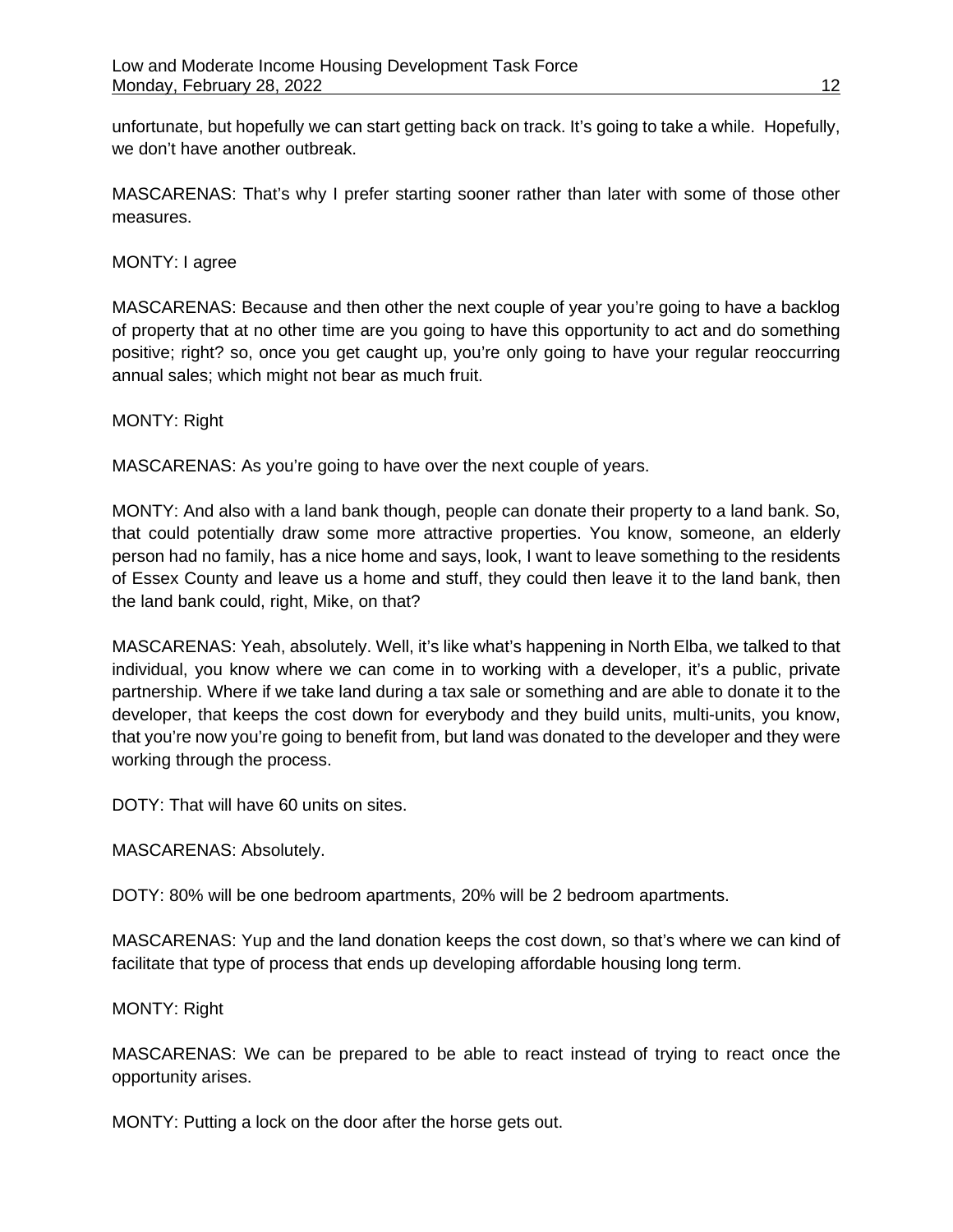HUGHES: And just a reminder, we are the low and moderate income housing task force, so that's is our population that we are making sure we're meeting, we have to make sure we're meeting our senior citizens, we have to make sure we're meeting those that have low and moderate income levels, our ALICE population.

MONTY: Our ALICE population.

HUGHES: We have to remember our ALICE population, have to remember that that is the group of people we're fighting for, we're advocating for so we can get them into a house in Essex County, so they can have the American Dream, that is our mantra.

MONTY: I agree, Ken, very much so.

SCOZZAFAVA: So, land banks, they continue to pay tax; right? They pay all property taxes; they pay school?

MONTY: Yeah

HUGHES: Yes. The land bank is structured so that…

SCOZZAFAVA: We're not pulling the property off the tax roll?

HUGHES: No, so the land bank, ultimately, at least in the beginning becomes the owner of that.

SCOZZAFAVA: Right

HUGHES: Working with the County's power and the land bank's power and then they can work out a structured deal with that homeowner to get them in and then, I know other land banks do this and I'm not speaking eloquently about this, but there are ways to get them in there, so they cannot be hit right away, almost subsidized to get them in there and then they can fulfil their obligation.

SCOZZAFAVA: Alright, since we are looking at the new list that Mr. Diskin just provided, some of the new supervisors here, quite a few actually, there is a piece of property in Port Henry, NY, Jim, you probably recall where then, we had a good bid on that property, the significate other showed up at the tax sale, bid the property, \$100.00 higher than what would have been a good, new owner, they were awarded the property, even though she lived there the whole time, the significant other.

MONTY: They weren't married.

SCOZZAFAVA: They weren't married. They get the property back, they're on the list. So, they've lived there for 5 years, haven't paid any taxes, haven't paid any water, haven't paid any sewer, haven't paid anything.

HUGHES: So, the land bank would jump in there.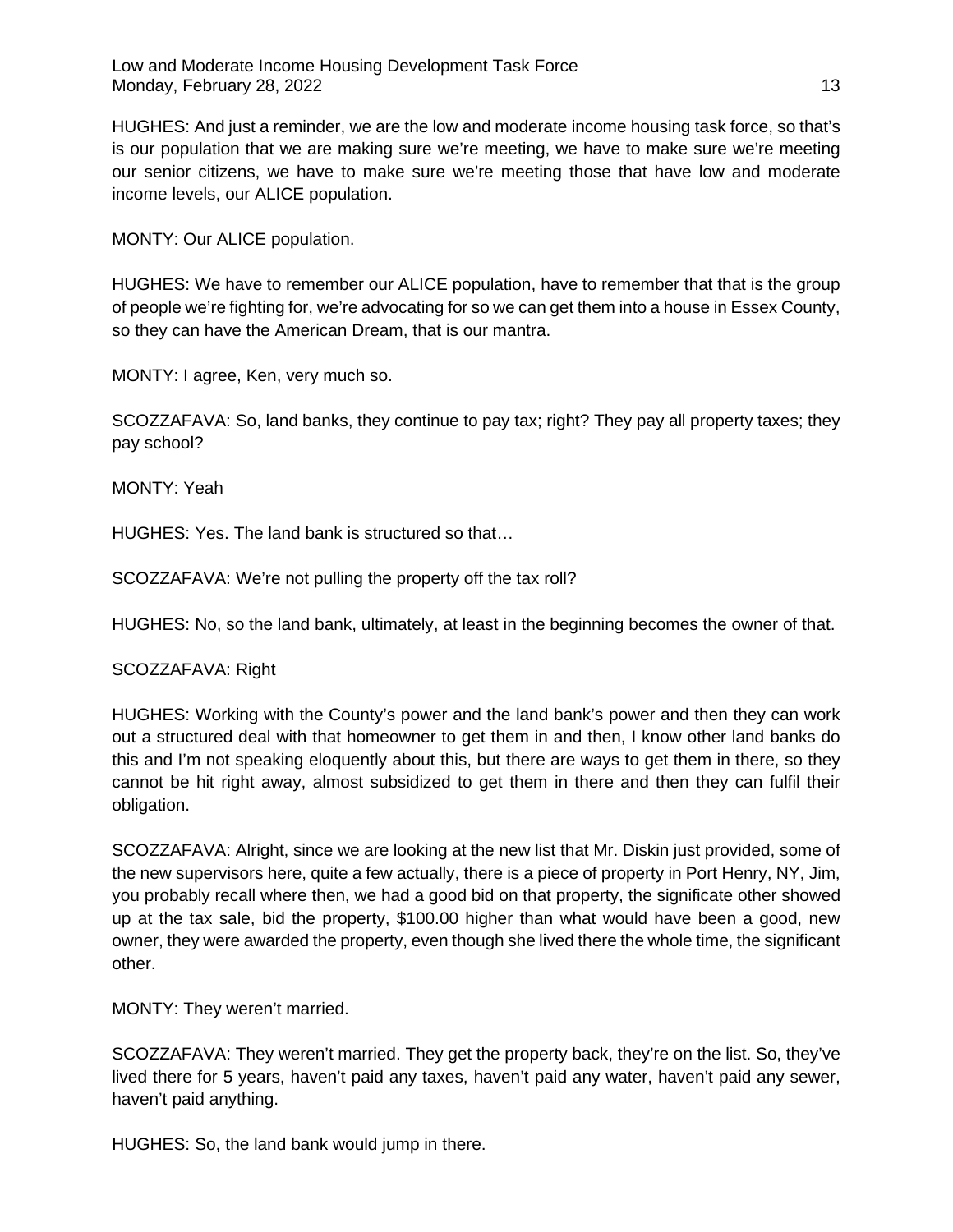SCOZZAFAVA: Nothing, nothing. We should have jumped on it.

HUGHEs: The land bank could jump in there.

SCOZZAFAVA: This is the game that goes on, on some of these properties and we have stopped that end of it, hopefully. But, you remember that whole thing?

MONTY: I do.

SCOZZAFAVA: What really upsets me over this is we had an owner who lived across the street who would have done something with that property and that's the issue you get into and I fought against selling that property to the individual, remember Jim?

MONTY: Yup, yup

SCOZZAFAVA: And they said legally there was nothing we could do about it. But, I mean, we've really got to pay more attention to a lot of these properties that go into these sales, because we've got a lot of scammer out there, believe me.

HUGHES: Well, the land bank has some authority that allows the County to get in there to try and…

SCOZZAFAVA: You got to stop it ahead, is what I am saying.

HUGHES: Breaking that cycle.

MONTY: Right

HUGHES: To break that cycle.

MONTY: Bruce, anything?

MISARSKI: Well, I just wanted to follow up on what Ken had said earlier. If we are going to have a presentation for say, June, just thinking about the timeline, we haven't really sat down and talked about really sort of the polices and the procedures of what this organization, what the land bank would do and how that is going to get from this dilapidated property to whatever our dream is for that property. You know, all we've got is, we how that there are properties, we know that there will be a land bank that will take possession of it, we're not sure what they will do with it yet and then how will they dispose of it and to whom and all of those things and how the non-for-profits fit into this. I have been just kind of following through with the discussions and I'm not sure where HAPEC would fit into this, unless, we hope at the end of this there are some properties that would be useful for our homebuyers or whatever, but we need to start putting this thing together and I'm not sure and I'm not sure how that's going to happen, I'm just curious.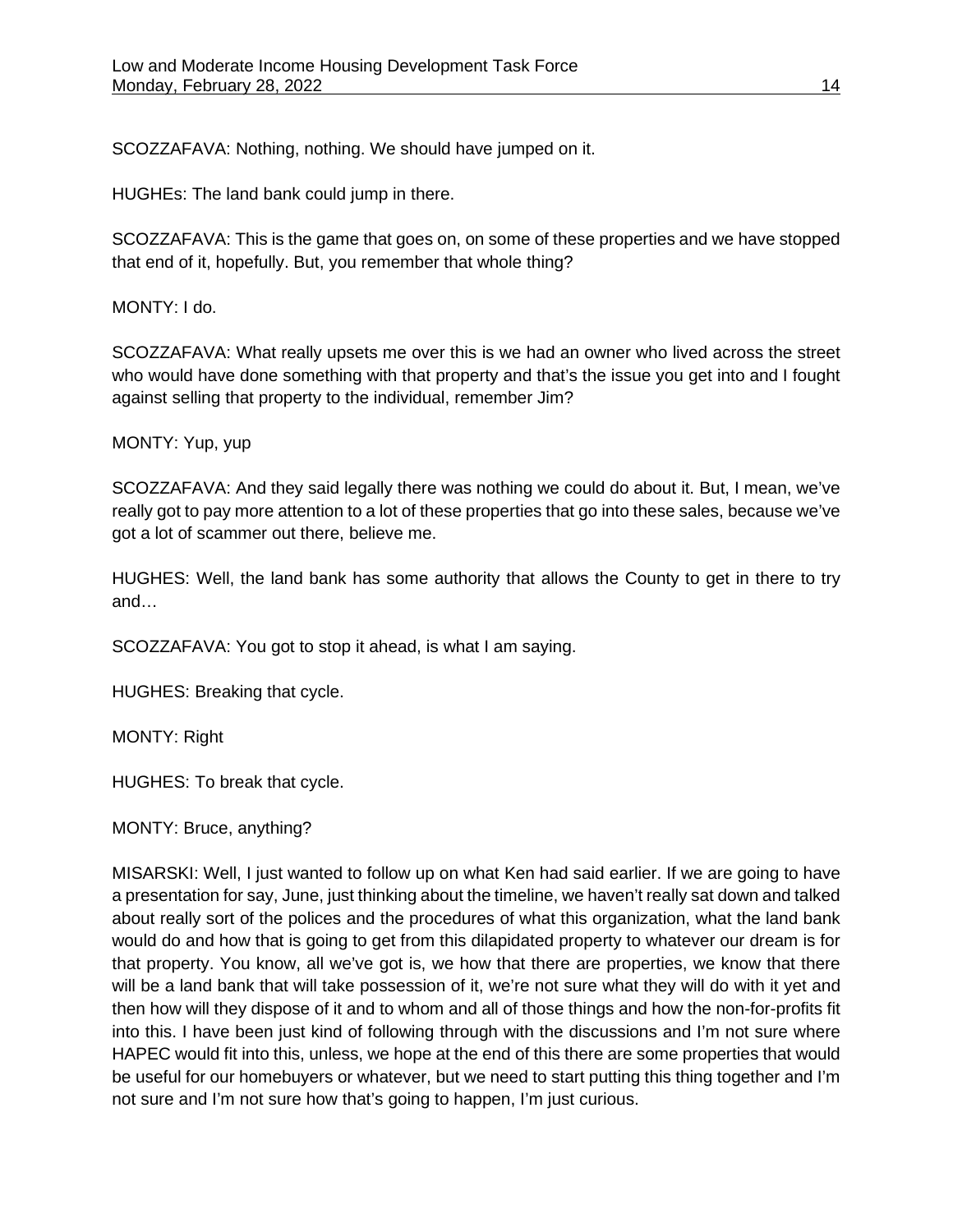MONTY: Well, I think I've asked several times on any thoughts and ideas, to get them to us. To get them to me or Ken. I will get the information on forming a land bank from the Department of State and get that out to everybody. I don't disagree with you, Bruce. We've talked and talked and talked about a lot of the same issues and nothing coming forward.

HUGHES: Jim, we mentioned two things at the beginning, but I want to further mention, structure and mission and I want to throw financials in there.

## MONTY: And financials

HUGHES: Structure, mission and financials, so I think, you're talking about structure. What is our structure? We've already discussed mission and I mean I think we have a budding, if not a finalized mission statement and the financials. I think it's up to the Board of Supervisors to have a conversation about how much money is the Board of Supervisors and the County willing to pony up onto this, into this endeavor and I know we were talking about using ARPA funds, so it's not County tax money.

MONTY: Right and think that's something and we've had the conversation with Dan and Mike about that and we think we can come up with a dollar amount for that, for initial seed money, but there's also going to be money needed to continue moving this forward and it's something I would like to see, I wish Shaun was still here, us talk to, within the budgetary process, trying to yearly put some money aside for this in the Essex County budget, because, yeah, we are going to need, we're going to need seed money and we're going to need money to continue.

CALABRESE: I want to just refer back to the roundtable that a lot of us in this room sat in on with Clinton County, Franklin County, I think it was the Clinton County Treasurer?

MONTY: Yeah, Kimberly Davis.

CALABRESE: She had some fantastic, I thought, ideas that I wasn't aware of, anyways, on how to come up with seed money and then how to continue to have a renewable resource. I mean, yes, I think the County, she had in her proposal, had to put some seed money in, but she had some structures where towns could buy in and they were responsible.

MONTY: Right, right

CALABRESE: So, I didn't know how much, how many people, you know around the table, actually listened, I think you shared the audio?

HUGHES: Yes, ADK Action shared the link with me.

CALABRESE: It was well worth listening to.

MONTY: Yeah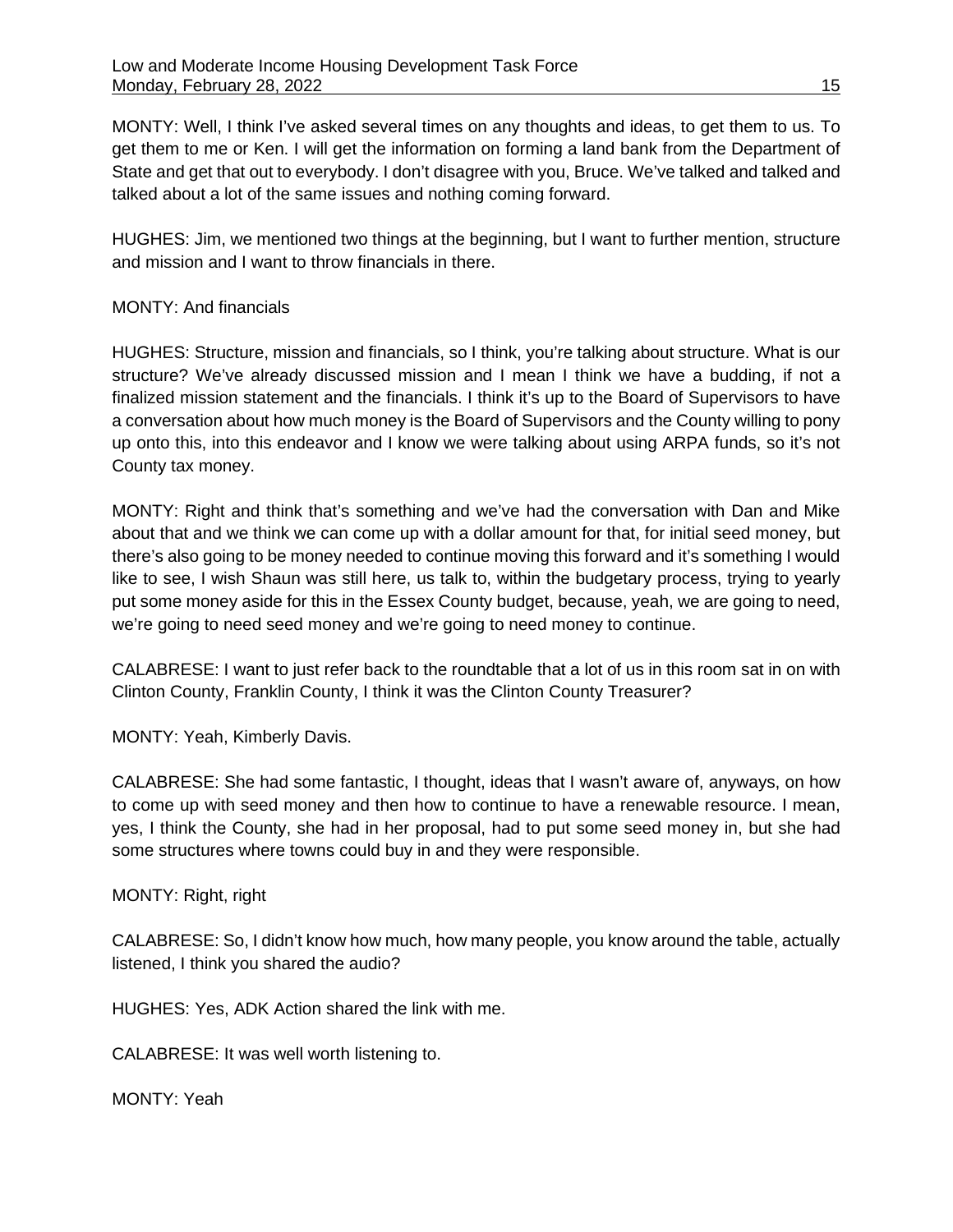CALABRESE: I thought that was a really good portion of it on financing that resonated that I think can make this somewhat affordable going forward. I'm not saying it's going to be 100% independent, because that was clear that that was not going to be the case, what we would absolutely or the County would absolutely, if they bought into a land bank, would need to come up with a figure that they could live with to provide seed money, but there were some ways to get communities to buy in and then at an auction, going forward, the County's going to put forth, but if all 18 towns in the County are in or if only a portion of them are interested, but she has some structured financing that I thought made a lot of sense and more affordable for buying in.

MONTY: Right, I think one of them, if I remember correctly was that each town, depending on how much involvement you wanted, if you wanted more involvement you came up with seed money and stuff, if not, you know it may not fit in North Elba or Wilmington or Keene, and you can still be part of it, but if you're not looking of the full assistance in it, then the seed money wouldn't necessarily be needed. Maybe I can reach out to Kimberly and see if she can't send…

CALABRESE: She also talked about some of communities that weren't prepared initially to participate, but saw that there's some good projects happening in communities that they then could buy in then into also the very consciousness of dispersing the developments without all in one area. You know we had the scenario was the gal, one of the people on the roundtable, she was sitting in Essex County and looking out our window…

## MONTY: Franklin County.

CALABRESE: Yeah and we're all sensitive to that, but I think there was some really good discusses that happened at that roundtable that resonated for Essex County, as well. But, yeah, I think that her discussion, she definitely put a lot of thought into the financing and then the actual structure and how to keep it going financially down the road and to also, maybe reimburse communities initially participated and took the risk and then later on let them share that common cost with that community to capture some of the initial investments, because they were the first participators. So, I think if we can get our hands on that discussion, I would recommend anybody who hasn't heard it, she has some very well thought out ideas on land banks.

HUGHES: I can share that link out.

### MONTY: Yeah.

HUGHES: Yeah, I'll do that.

MONTY: And I'll also reach out to Kimberly to see if she can give us some more information.

HUGHES: One other thought that I have, I have a lot of thoughts, I'm sorry. One other thought that I have is, I'm not a very good scratch cooker, but I can follow directions, I can follow the recipe really well and I'm wondering if we have a recipe for success, would we be better off as a committee? So, my example is, if we have, just picture an ugly house in your community, just a blighted house in your community, if we had step one, step two, step three, all the way to step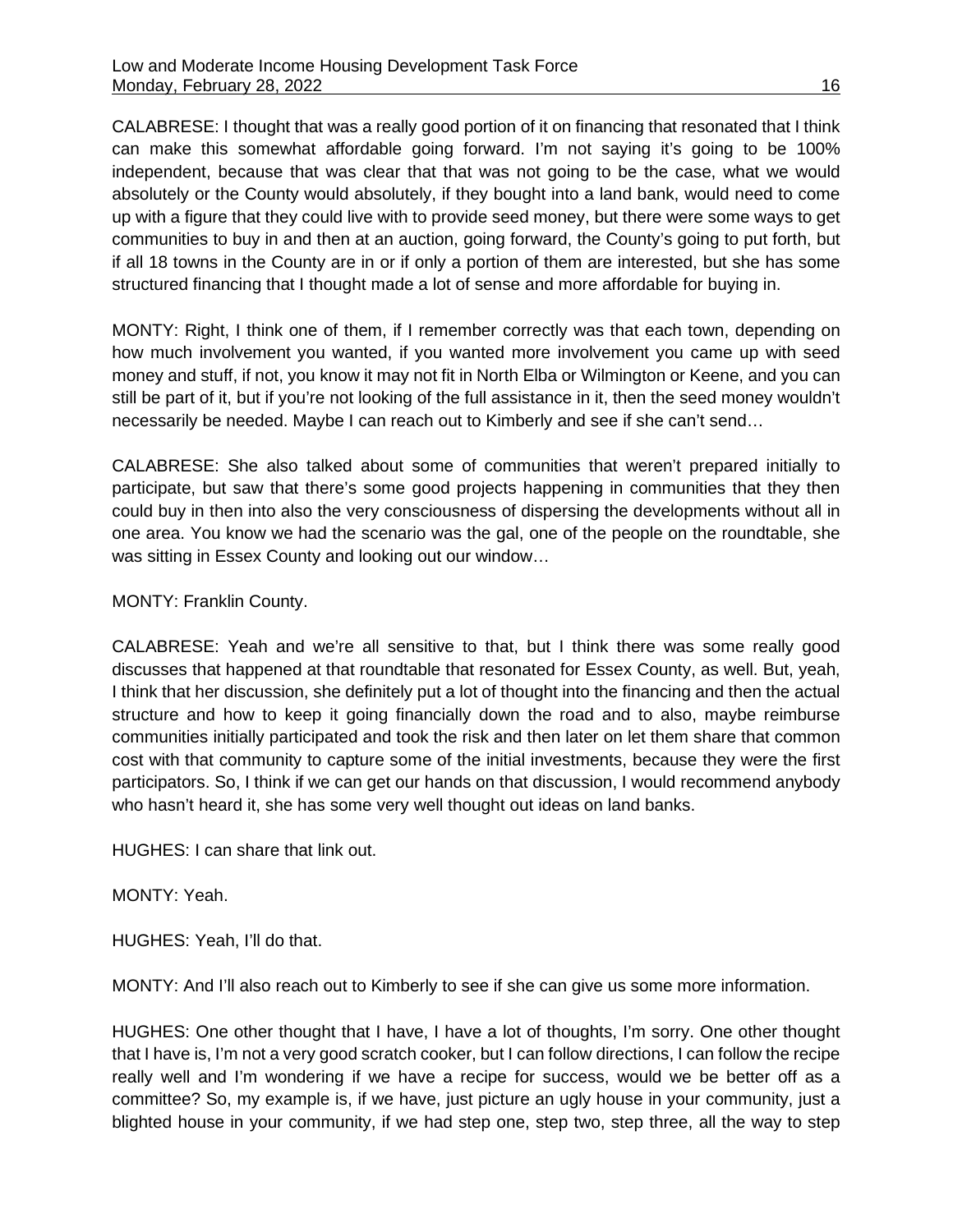twenty in how to get that house from its current condition all the way to people living in it, through a land bank, would that help us? Would that help us if we knew what the steps would be?

WOOD: Can't hurt

HUGHES: Step one, step two, step three, step four, because you've got to through those steps, you've got to follow the recipe.

MISARSKI: Absolutely, I agree.

HUGHES: You know what I am saying? I mean I don't know what the steps are, I think I know what the steps are, but if we had that on paper, one through twenty. Here are the twenty steps it takes to get a blighted property cleaned up, fixed and lived in and contributing back to the property taxes. If we can get that and I am happy to talk to Katlyn Wright back at Syracuse and some of the others to say, here's a picture of a house in my community that I want to get fixed up, what would you're steps be? And then I would put that on a share document, share it with all of you, so we can take a look at it and then we can take our ACAP ideas, we can take our IDA ideas, we can take our Office for the Aging ideas and we can look at that and say, okay, here's where we would take our individual expertise and put an Essex County slant into that recipe, a recipe for housing, land bank success and that's how I would work it.

MONTY: No, I think it's a great idea.

HUGHES: It just gives us some concrete legs. I have to deal with concrete, I can't deal with.

MONTY: I think it's a great idea and I think it would go a long way in aiding our proposal to the Board if we have plans.

HUGHES: Sure, I can't imagine that any Board of Supervisor would want to support any money for something that was floating around in the air.

MONTY: Well, we do all the time, we do that all the time.

HUGHES: Okay, I am going to start putting together that recipe for success based on information I get from those executive directors and I encourage all of you to please interject your thoughts, comments, type right into that document and say this is what ACAP would do in this situation, this is what IDA would do in this situation, this is what Office for Aging would do in this situation, this is what HAPEC would do in that situation, get it right in there, so then we could argue about it here in public and we can really define that recipe.

MONTY: Great idea.

HUGHES: Okay, I will work on that.

MONTY: Alan, have you got anything from your perspective?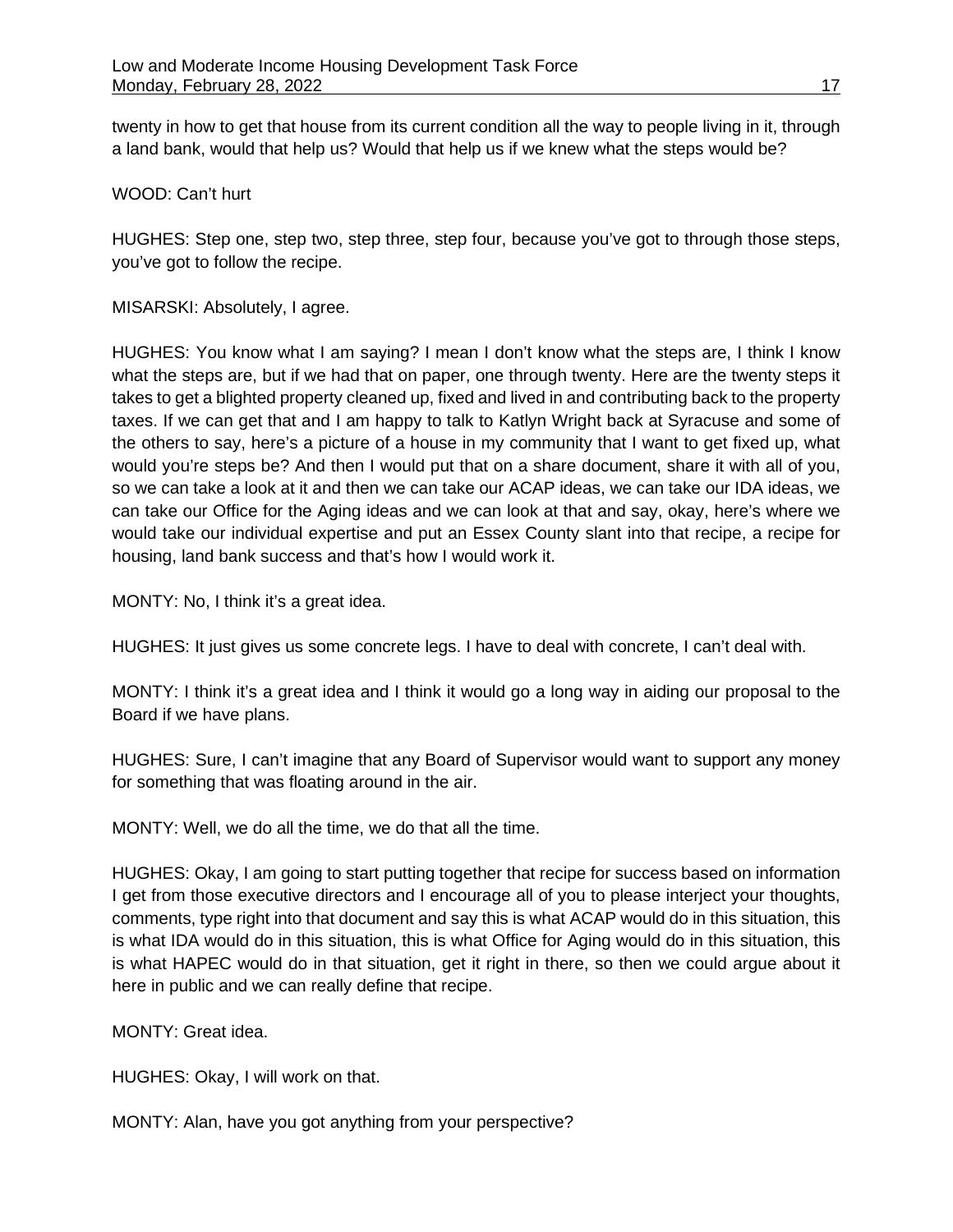JONES: Well, concrete for me, that's a good word. You know, I want to see where we're headed.

HUGHES: Absolutely.

JONES: And I think the land bank is a great idea. I would like to see it formed sooner than later. What it looks like, though, seems up in the air.

MONTY: Right

JONES: Because, you know taking away from this committee and having, forming that organization, whatever it is, that non-profit and having that board kind of move us forward, that's my thought.

MONTY: Yeah, we'll definitely have to partner for a not-for-profit to move it forward, eventually, but my understanding is, initially it can be a governmental entity; right, Ken?

HUGHES: Yeah, we do, Bruce, we talked about that, I mean we can do everything in house, just to kind of get our sea legs and then that land bank can form its own LLC.

MONTY: And become its own entity.

HUGHES: A 501c3, as its own entity, so that it's one step out of a government organization run by itself, but there's still…

MONTY: Governmental oversight

HUGHES: We elect; the Board of Supervisors elects the board.

MONTY: Yeah

HUGHES: That's the mission or the bylaws, that's exactly what they.

JONES: It would be good to see the process that comes back from the Department of State, too.

HUGHES: Yes

JONES: I would like to see that.

MONTY: Yup, absolutely. I get it and I'll send it out.

LEERKES: I just have a quick question, I searched through about 30 of properties and about a  $1/3<sup>rd</sup>$  of them are vacant properties, they're vacant land. In discussion with other land banks, what do they do? Do they take in vacant land and what happens with that?

MONTY: Well, my understanding with vacant land, well, number one, you got to hear the permitting process and there are some communities, depending on where they are, we don't have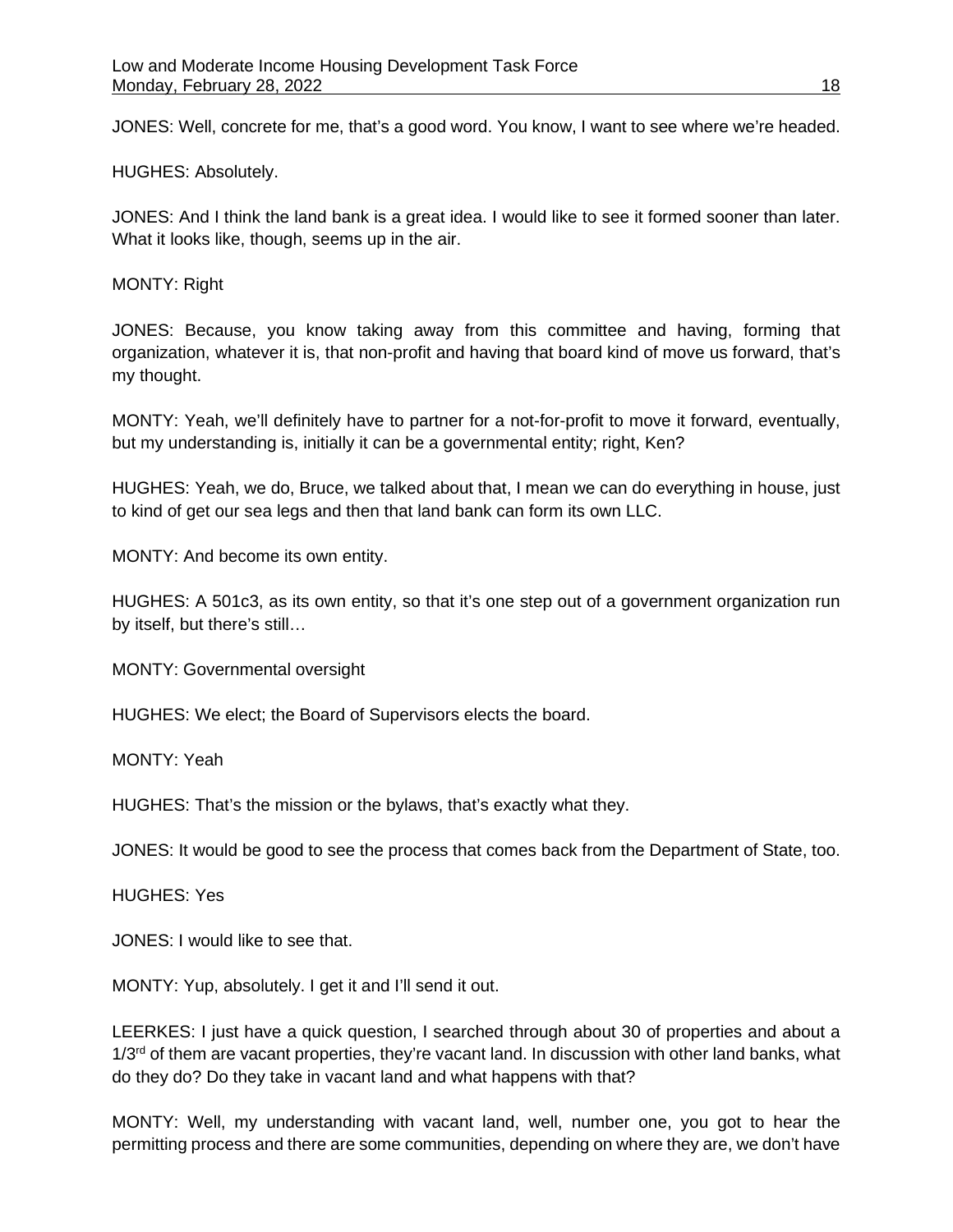zoning, so we're all governed by DEC and the APA, outside of my  $1/3<sup>rd</sup>$  of a mile hamlet. But, each town may have zoning, may have certain requirements and then you've got to go through the permitting process for those. Some of these properties you'll find and I think Tom, you've seen it in a couple places where they're really not big enough to put a piece of property, to not put a home on, not even for a mobile home, you know.

CALABRESE: There was one that was a  $10<sup>th</sup>$  of an acre.

MONTY: So, those, do we just clean them up and maybe hopefully a neighbor purchases it?

HUGHES: Well, we might not even invest in that property.

MONTY: Exactly

HUGHES: If there's nothing that we can do then why would we take it?

MONTY: Exactly, it makes no sense for us. Yeah, absolutely. Does that answer your question?

LEERKES: Yeah, I was just curious if other land banks, you know, if it was a profitable piece of property, if they actually build, put a mobile home or there or what they have done in the past, if that was successful?

MASCARENAS: Correct me if I'm wrong, Jim, and we sat through several different presentations with different land banks around the State and a lot of these, what I felt was the reoccurring theme from every presentation was they're not getting any property of value, mostly.

MONTY: You're right.

MASCARENAS: Most of them aren't getting any property of value, because again, you've got to keep in mind the County is the one that makes these communities whole. So, even like the difference in Clinton County and Essex County is you're a board of legislators versus a board of supervisors. So, the board of legislators is getting buy in from the community that is a different government agency; which it is here, too, but we've got really the same individuals that are approving those costs and allocations sitting at both levels in Essex County, that's the big difference. So, you probably, if there was value to that vacant land, you would probably sell it at auction, because you're trying to recoup what you lost from your tax base; right? The County's the owner of the property. The reason why the County's the owner of the property is because they're making you all whole, they're making your government entities whole, their school districts are made whole, their water, sewer are made whole, that's why the County's getting it to begin with. So, what the land banks are really getting, often, are the low value properties, the properties that are hard to resell or the derelict properties that need something done with them. That's what I heard from a lot of those presentations. So, I think that's a lot of what we're going to be dealing with are those blight issues and those issues that maybe aren't what people had hoped initially that the land bank would be.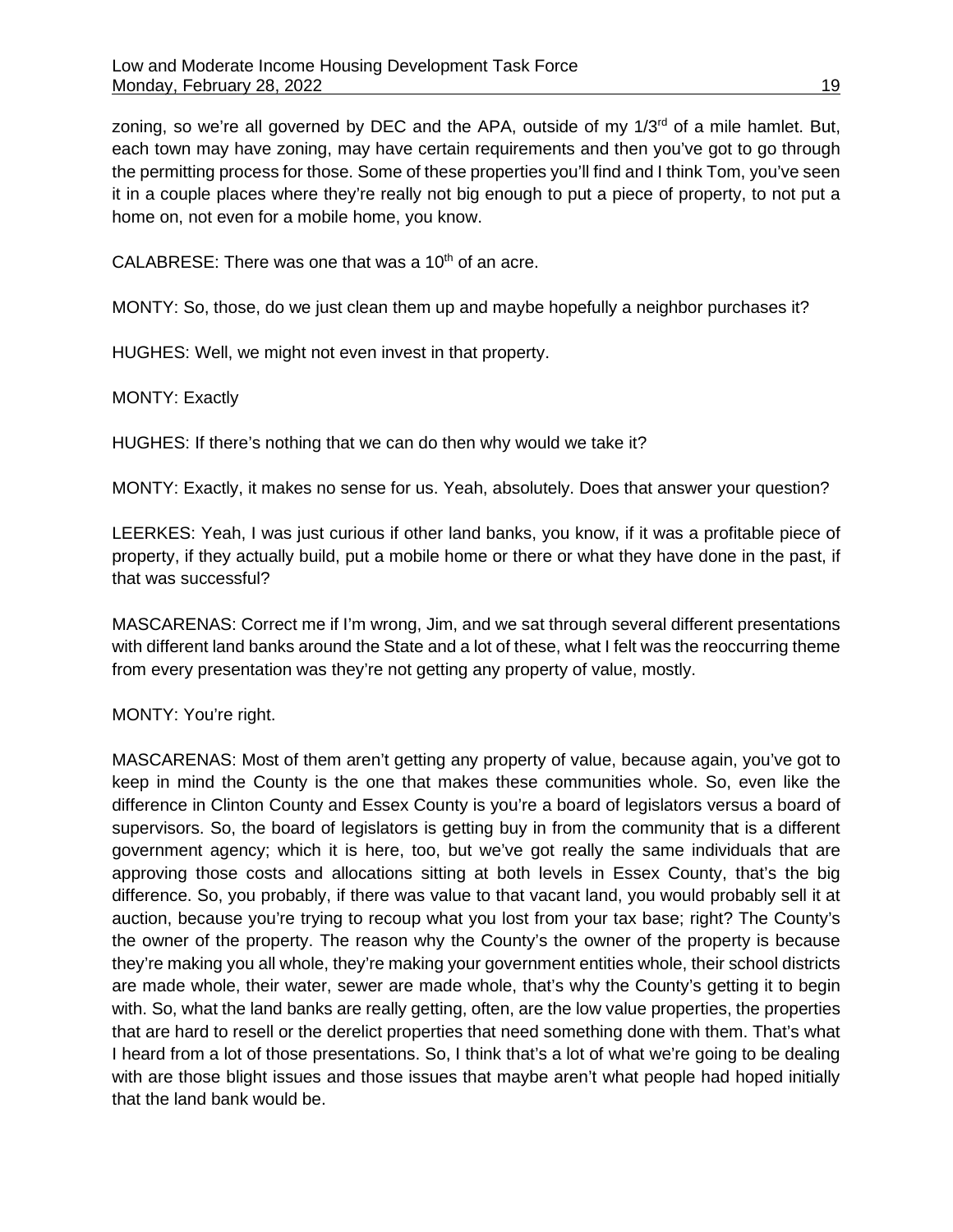HUGHES: And that's what exciting, is because that property that parcel may have low financial value, but it has high value for the person who wants to live in their own home; right?

### MASCARENAS: Absolutely

HUGHES: We actually improve the blight and we can renovate and raise the value and give somebody a house to live in, so they don't have to live with their parents anymore, they can actually live on their own. So, we have the opportunity to use our special endowed resources from the government, from New York State to actually improve those values, both for a financial property value, as well as value for the person who just wants to live in a house.

MONTY: Very good points, Mike and the beauty is, looking at it exactly like you said, Tom may have all those properties that are up for tax sale, but he's been made whole. It's Essex County that's lost the money.

### HUGHES: Right

MONTY: It's Essex County, you and I, sitting in this room and our constituents without our towns are paying those taxes for those people that aren't paying their taxes and that happens everywhere, like school, land, sewer and water gets relevied and the County says, okay, here you go, you need \$1.1 million, here you go, but you only collected \$700,000.00, well guess who's got that other \$400,000? Essex County, everyone in this room.

CALABRESE: So, we're going to wait until the tax auction to see what's left on the table.

MONTY: Yup, for these properties, yes.

CALABRESE: For the County and then the appropriate municipality to identify what they thought what might be a potential highlight or a couple of highlights, is that correct?

HUGHES: I like that.

MONTY: I think that's the only way we can go with it. I think we, because like we said I really believe, there's 94 on this list, then you take out the properties in North Elba that can't be sold, they have to go back to the homeowners' association?

DOTY: All depends where they're at.

MONTY: The ones that are marked on there.

MASCARENAS: They were timeshares.

MONTY: Timeshares, they can't be sold. Those timeshares can't be sold, but the homeowners' association has to buy them back.

MASCARENAS: Correct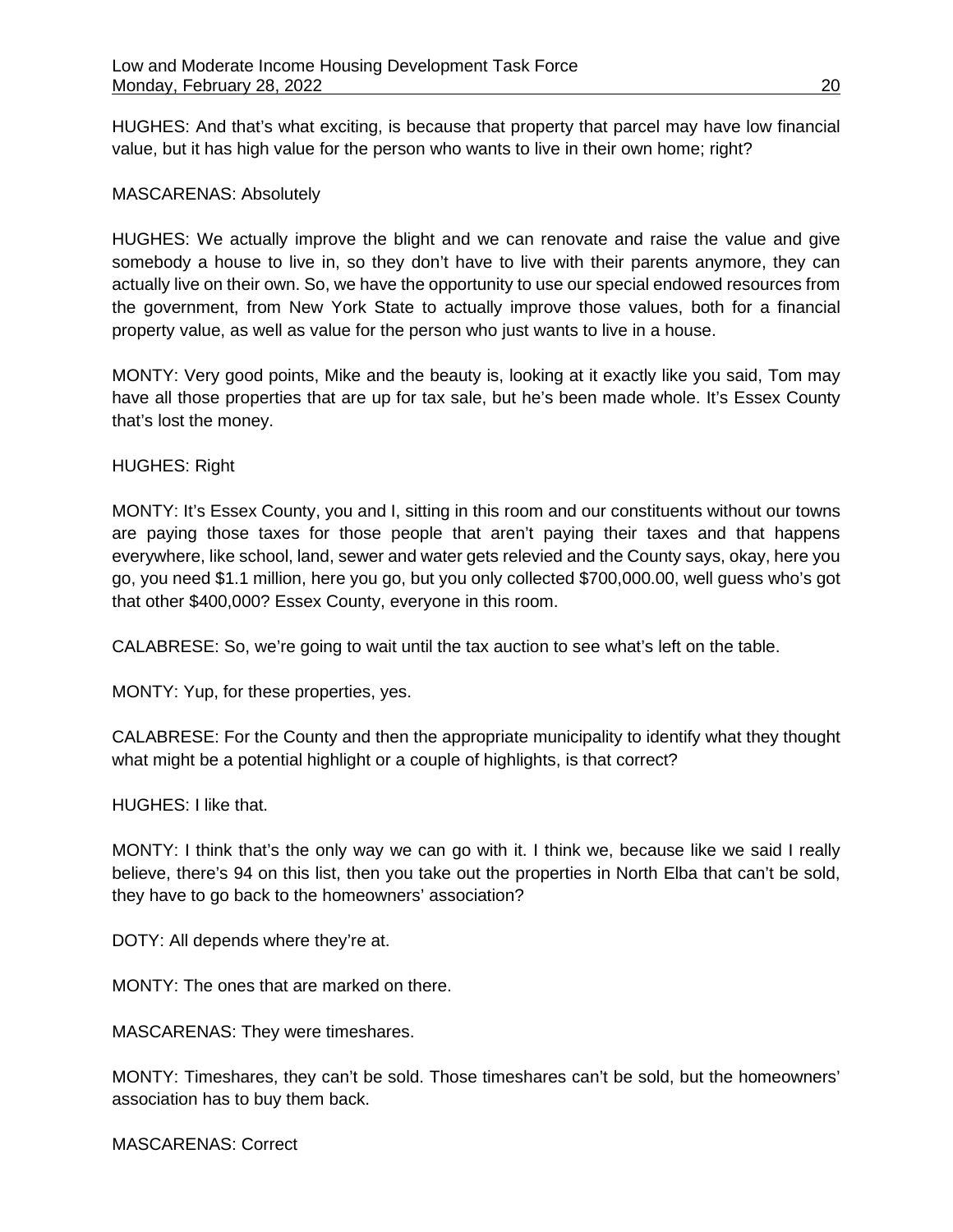MONTY: There's an agreement on that, so I don't know how many.

HUGHES: Maybe Keene, Wilmington and Lake Placid are not a focus for the land bank right off the beginning, because they have their own local opportunity, local success; right? Maybe that's not where we're looking, maybe we are looking at St. Armand or we're looking at Lewis or Essex or Willsboro or something like Port Henry or Moriah.

MASCARENAS: Carol, just for clarity, are you saying, wait until after the auction?

CALARBRESE: I'm asking.

MASCARENAS: I'm suggesting that before the auction we look at those properties.

### MONTY: Yes

MASCARENAS: And the ones that have been continuing up auction. Those ones that we know are derelict, that we take them out of the auction now.

CALABRESE: If that's an option, then I think that's great idea.

MASCARENAS: So, that we can start the process moving forward, whether it's removal of the home, if that's the best interest, regardless, I think we do it beforehand.

CALABRESE: That's a better option.

MONTY: I think we wait until that two-week window comes up and we'll know exactly how many properties are going to be sold.

CALABRESE: The reason I ask, is because we need to start backing into where we need to be, I mean we may not have the date, yet for that 14-day window, but if we're serious about moving forward with one or two properties in the near future, next tax auction, which that sounds like maybe spring. We need to sit down and seriously look at the next steps, so that we can be prepared, structurally, financially and make sure to stay within our mission. So, I think we've got a lot of work to do.

MASCARENAS: Right, well, note that we don't need a land bank to do that.

CALABRESE: Correct

MASCARENAS: So, just understand that.

CALABRESE: Right, but we can start taking baby steps to see how testing the waters, I think that would be a great way to start without having a huge commitment on the County's behalf.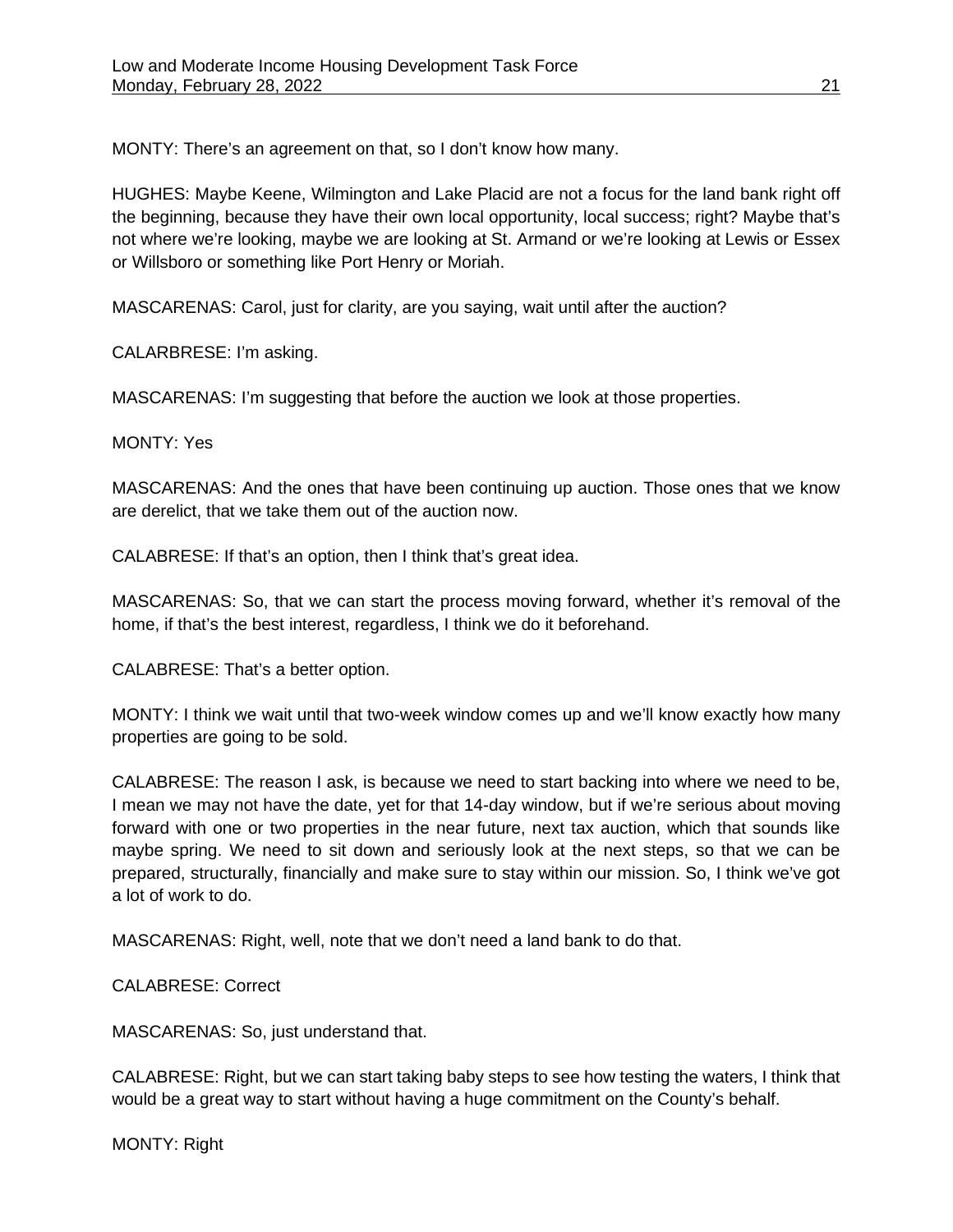### HUGHES: Yes

MONTY: And I think, I would hope by our March meeting that we could have a lot of these things done, so it would facilitate some really good discussions on this, get us closer to that presentation, because we do need, everything we've said we need before we present it to the Board, outside of the Supervisors sitting here and going through it with us would have an understanding, except for maybe Tom, but I rest my case.

Now, Anna, the last time I was at the Association of Counties, I spoke to a woman from Community Renewal that talked about the potential for funding through Community Renewal for this type of work. Is that still, they haven't had it in two years? So, is that still a potential that there could be grant funding there?

REYNOLDS: Yeah, I think so. I think the CDBG program is available each year for housing projects. Bruce typically does that type of work, but yeah a non-for-profit or a government agency could apply for those programs.

MONTY: The woman that I spoke with was very enthusiastic about the potential of moving into rural New York for some of this, this funding.

CALABRESE: There is some CARES money in the CDBG. They just reissued about 4 weeks, maybe less, we just took a look at it and I know, again, this is Bruce's wheelhouse for housing. So, on top of the regular CDBG program there is a big push to get this additional money out the door.

MONTY: Are you aware of that, Bruce?

MISARSKI: It's the same CARES Act money. I don't think they would fund this, because they need to spend that CARES Act money in one year, it has to be Covid related expenses.

CALABRESE: A case could be made.

MONTY: I think so, too. I think it's something we shouldn't close the door on it.

CALABRESE: We did talk to Charlie Filion, we did to him, if you remember correctly, we had a video meeting in, I want to say November, October and we talked about housing.

MONTY: Yes, we did

CALABRESE: And he said it was on the plate, as you need to come up a project that would fit the criteria, Covid obviously.

MONTY: and Governor Hochul is reiterated that since, about the housing issues. I don't think we should our doors on anything. I'm a firm believe no isn't always an answer. That's just me.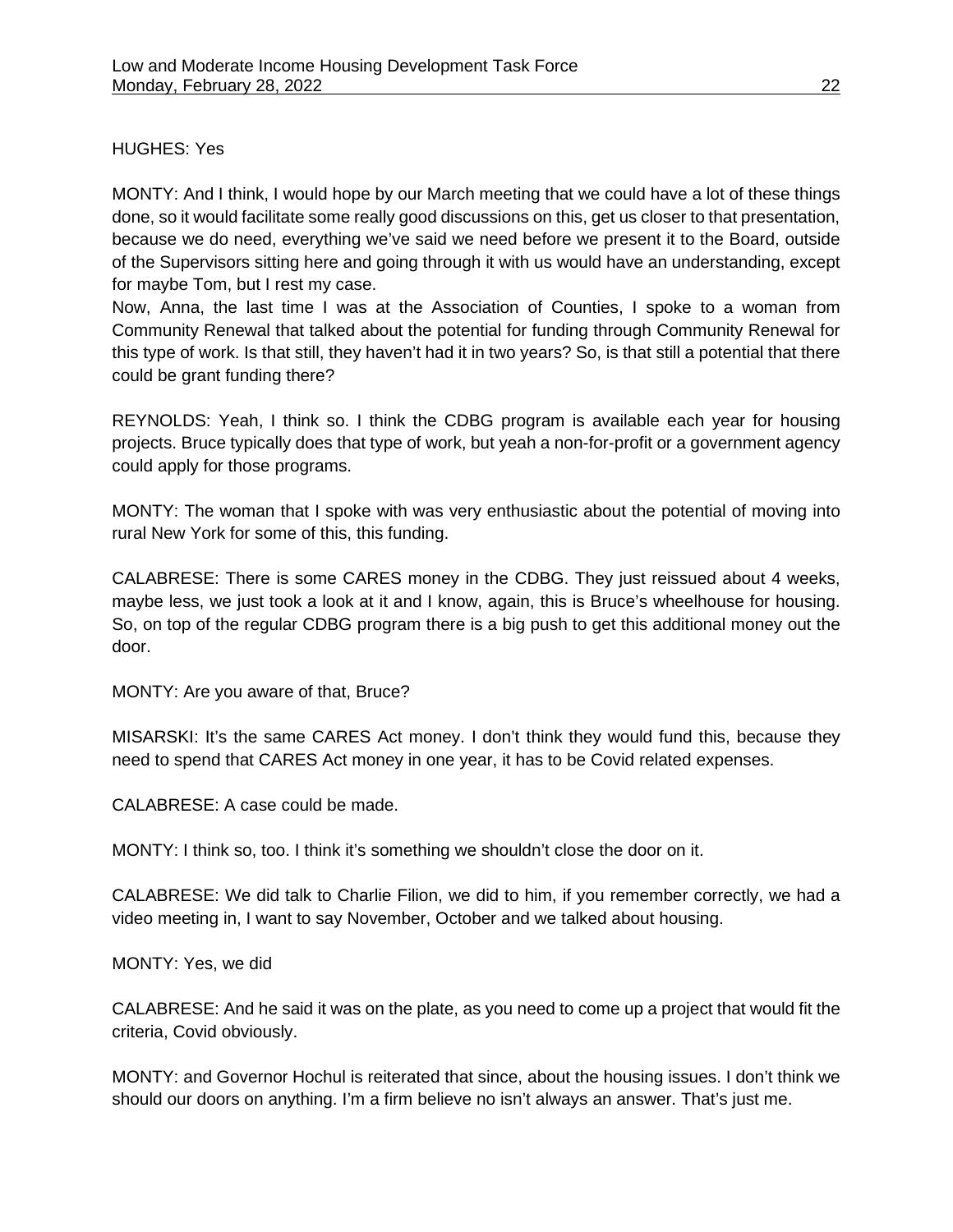HUGHES: People are clamoring for housing. That Common Ground Alliance, the zoom was just packed with people and a lot of great ideas.

MONTY: Yup, a lot of conversation.

HUGHES: A lot of great ideas, a lot of great conversation. I think anything we do will be a success and then we can build on that success, I really believe that.

MONTY: Yup, but we've got to keep moving forward.

HUGHES: We've got to keep moving forward.

MONTY: I agree Ken. Anything else?

MISARSKI: Housing study?

MONTY: Housing study

HUGHES: Is that the marketing analysis that you're talking about? Is that the same thing?

WILSON: Yeah, I don't know the right name, but that Countywide look at the needs in each community, the conditions on the ground at each community, the resources that are available, whether it's land bank owned land, a private donor, an existing project, but a study like that that really looks at a bigger detailed level, what the need is, what's there to build on and who, you know what's being done. I think then, and any town could pick that up and keep doing their own thing or using it for CARES Act or as part of our land bank, but I don't know what the right name for that is.

MISARSKI: Yeah, so Carol pointed out that we'll have a housing study in about a year through the study from the Lake Champlain/Lake George group is working on. Anna and I identified a housing research people that would do a quick housing study for us that we would have probably in a month and sent it to you, Jim. So, he said he would bring it for discussion.

MONTY: Okay, alright

MASCARENAS: Yeah, that was the low cost one, Jim.

MONTY: Yeah, that's right, too. Yes, yes, I do remember that one now.

MASCARENAS: I personally, I'm in favor of that after reading through it. I think that would be really helpful for us.

MONTY: Yup

MASCARENAS: And it would be…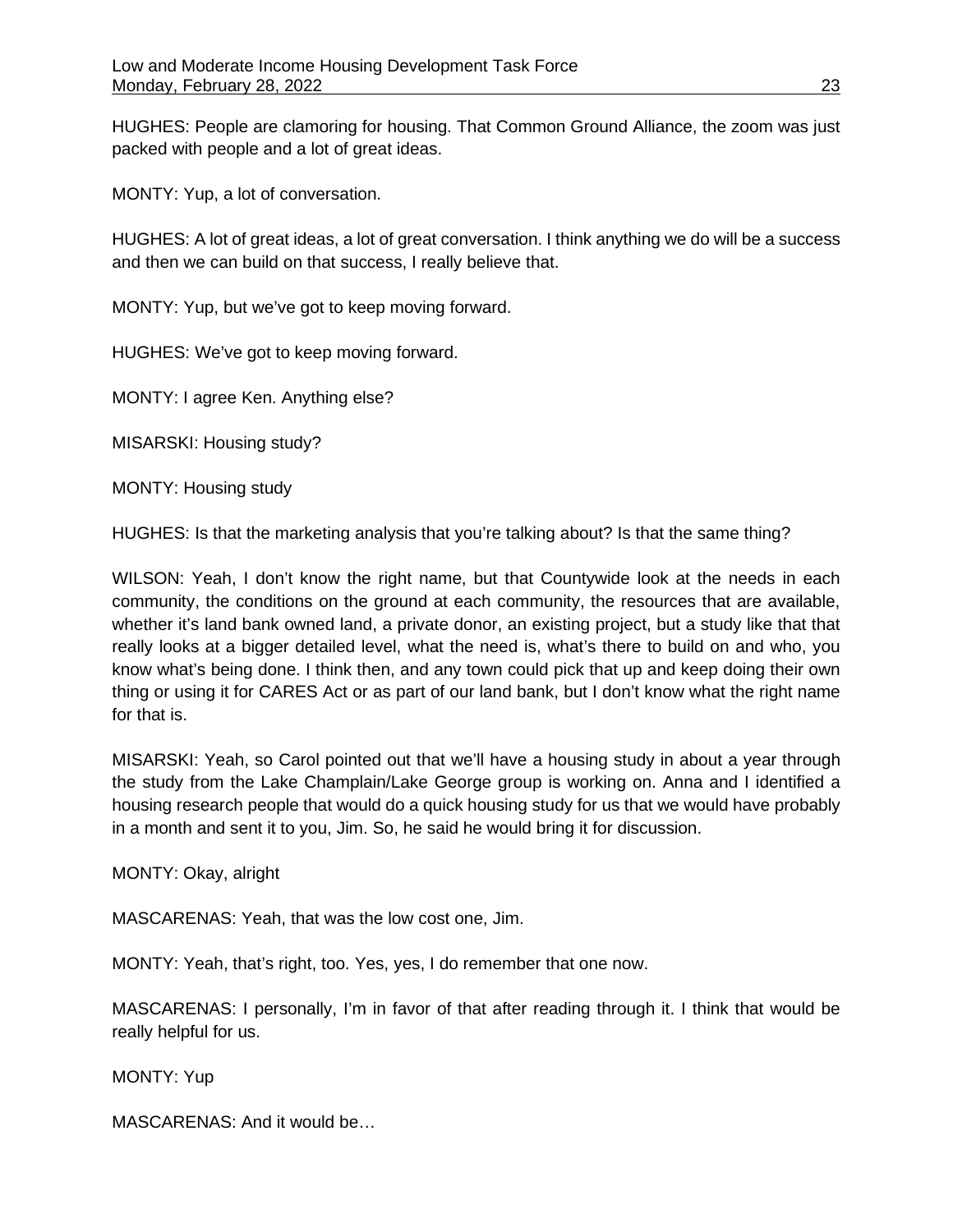MONTY: It would be a step in the right direction.

MASCARENAS: That might be helpful to the developer in North Elba that's looking to do maybe do another project in Essex County; right? Have it hand delivered report that's complete and without trying to pick all this information all over the place. The cost was actually really low.

MONTY: Really low.

MISARSKI: A couple thousand bucks.

MASCARENAS: Yeah, for what we were asking them to do.

MONTY: So, what committee would we run that through, Mike? I can bring it through any.

MASCARENAS: You could run it through Full Board if you wanted to on Monday, but if Shaun was okay with that or if Anna has the money budgeted, she could simply do it without running it through, because the cost is low.

MONTY: Right

MASCARENAS: So, if you need money then you would have to ask the Board for money, but being that the cost is so low.

MISARSKI: \$1,600.00, something like that.

MASCARENAS: Yeah, it was like a thousand.

MISARSKI: \$2,400.00 or something, remember what the number was, Anna?

REYNOLDS: inaudible

MASCARENAS: When I asked, I heard through the grapevine that Anna might have budgeted for something like this.

REYNOLDS: Yeah, we have funds that we could afford this.

MASCARENAS: So, that would mean no Board, if you would want to do it.

MONTY: So, are you volunteering that money for us?

REYNOLDS: Yeah

WILSON: Could add the piece though, that that's a stepping stone to this Countywide, in detail, town by town study that I think we need to pull these efforts together to help us make decisions that we continue and individual towns can build on it, that we go ahead with what we've already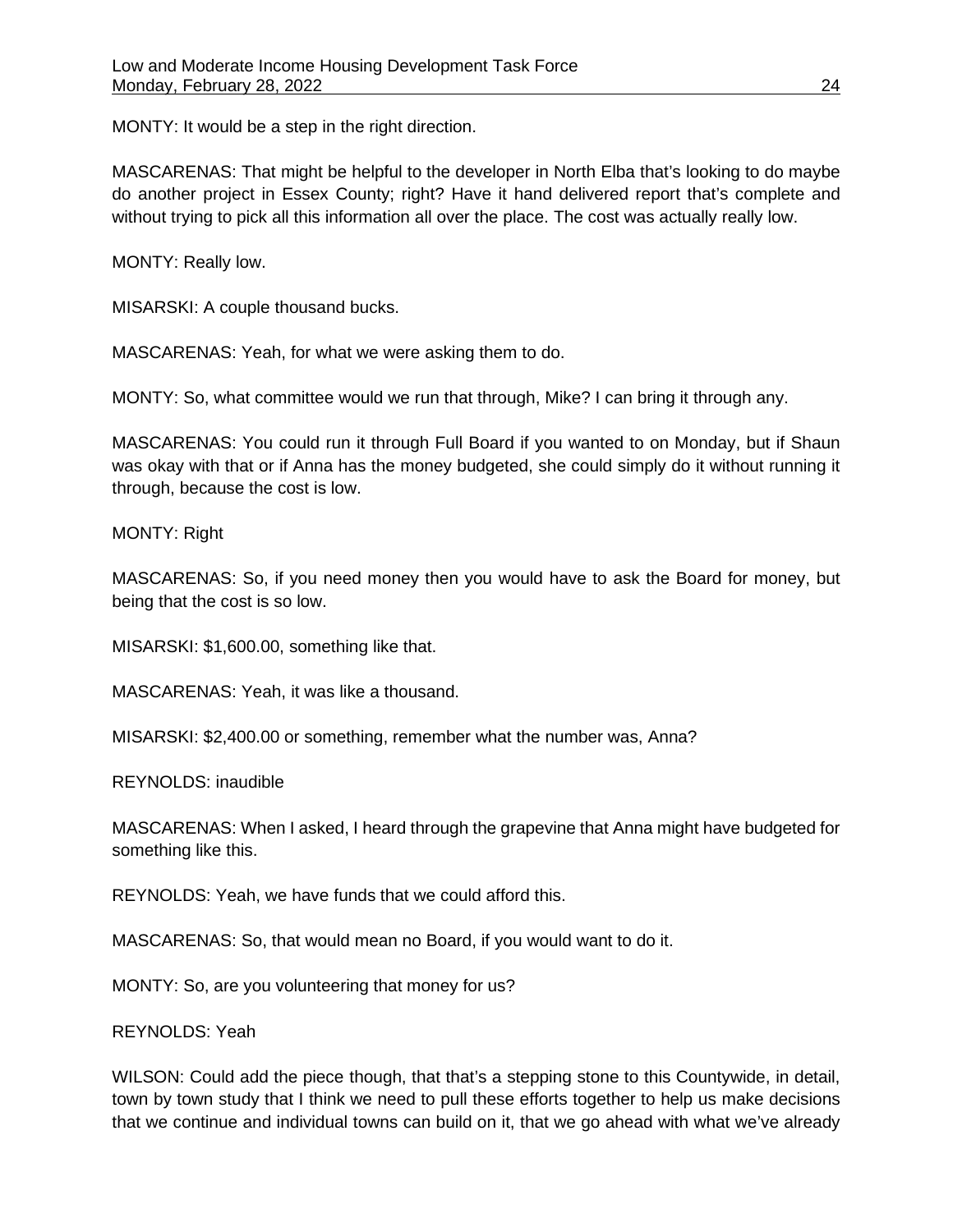gotten underway, but with the understanding that that's just step one of a more throughout countywide analysis.

MONTY: Which is what we're waiting, will be waiting on through. So, are you saying another one?

WILSON: I think we need one that's Essex County, that goes to the level of detail, I wanted to talk to Carol to follow-up, but I think we need a level of detail that like looks at specific pieces of property, looks at specific areas that are suitable to work in, you know depending on, to identify, you know to really getting to that level of identifying suitable parcels to land bank, suitable levels in towns like Jay and Keene whether the complicated factor is, you know flood risk. Where are the areas we should ignore entirely for whatever reasons, environmental, APA regulations, you know help us on that level of making decisions and then also looking at other resources we have, you know, is there a non-profit already active in our community? Is there the potential to identify a project that's stalled or to look at really, what are on the ground conditions and what have we got already underway or in place to draw on? And then that's available to identify to projects for bigger stuff like the RADC grants or for individual efforts in towns or for next phase of the County.

REYNOLDS: Yeah, I think that could be like Phase Two, once we get all the data gather and then we can create analysis and we can decide what the next steps for this data and if we can identify towns, depending on the gaps, that are identified in the report and really hone in on all the details from there. We would do an RFP to see what the scope of work to determine how much it's going to costs us.

WILSON: Right. but having this first step to set the table kind of for a more in-depth analysis.

MONTY: Now, within this analysis we're talking are we going to talk the demographics of each community? The median income?

MISARSKI: This study, yeah.

MONTY: Elderly population?

MASCARENAS: I would have to look at it again, but I thought the deliverables were a lot for what the cost was, I know that. I was shocked. So, if they're willing to do that…

MONTY: Yeah, absolutely, I think it's, and if Anna's willing to fund it. So, maybe the second one, the second one before this, we get that one back, review it and see what we got for information and then bring it to Board to go to RFP to get a second one done.

WILSON: Exactly, exactly.

MISARSKI: And it might be a good time with this 4 county study happening, if Essex County decided that they wanted to do something a little bit more, you could probably just jump on that study, while they're doing the work, it's going to be cheaper while the team is there doing all of this, it would add another layer to it, but it would be a perfect time.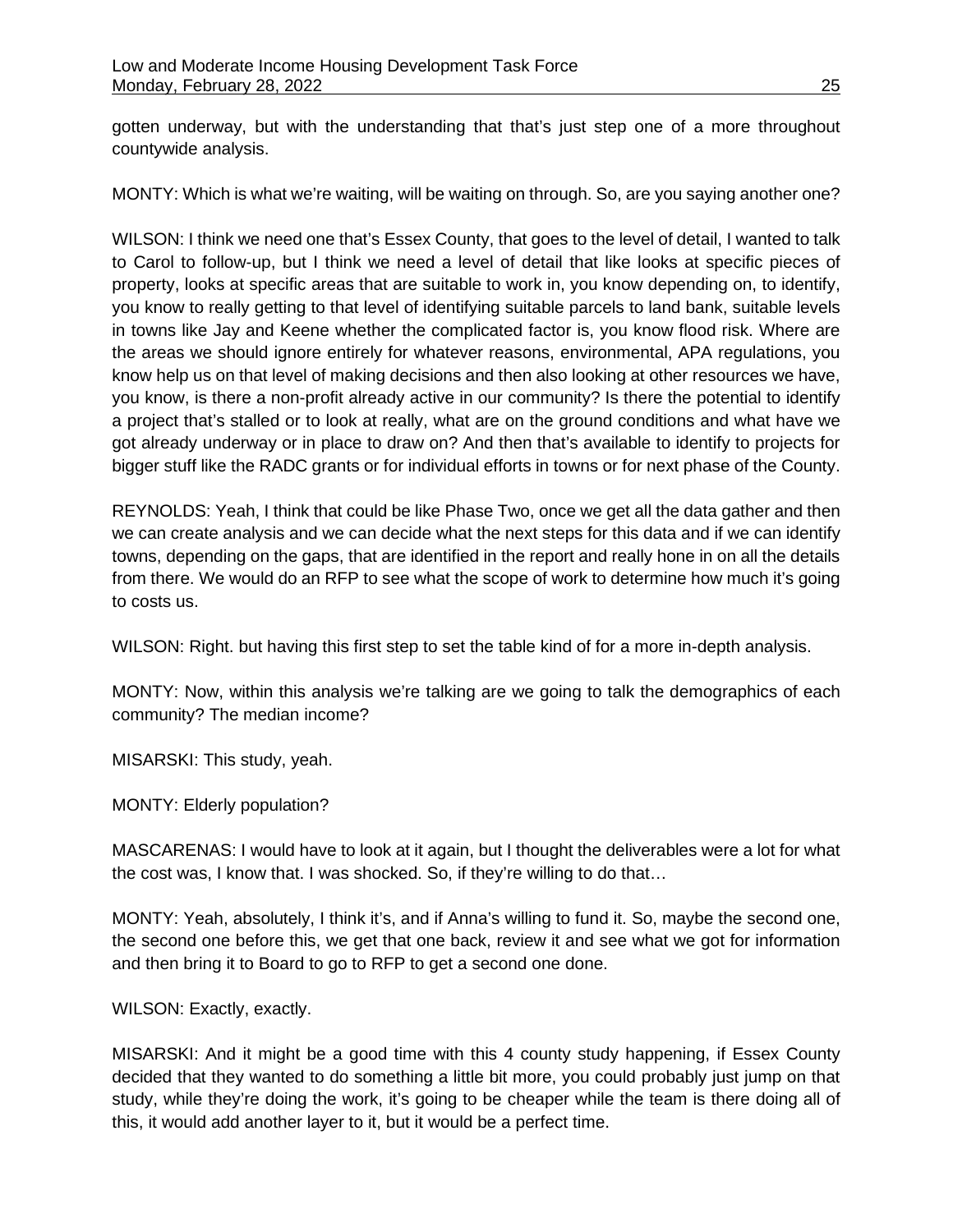HUGHES: Good idea, yup.

WILSON: One of my fears here is that there's so many non-profits and community driven efforts on this that if we operate in isolation, we're missing out on chances to compound our efforts and take advantage of advice, technical advantage, you know some of the research stuff. You know, Town of Keene's been working with Northern Forest Center and they bring a lot of experience that you know I don't have and so we've got to get some, start building some of those connections and draw in those non-profits that are aligned in with what we're doing and I think our money will go a lot further and will run into a lot of fewer dead ends if we start doing that.

MASCARENAS: Well and I got to say that small study that Bruce has brought to the table and Anna's funding, know that it, the domino effect of having that document is going to help you, not just in this housing community, but in every grant you apply for in your communities, because, you know, they're going to use it at ADA, they're going to use it at ACAP, they're going to use it at HAPEC, Anna's going to use it on all your waterfront projects, your CDBG projects. So, you know that \$2,000.00 turns into millions that you get back because of it. It's really beneficial to have.

## MISARSKI: Absolutely

MASCARENAS: And the efficiency of it; like a lot of the information is out there, but it's really got…

MONTY: Getting somebody to collate it.

MASCARENAS: Yeah

MONTY: And CDBG funding for water is changing, uh, Anna?

## REYNOLDS: Yes

MONTY: Big time, I don't change enough for my water, that's why I didn't get a grant, just one of the reasons, but that's a long story.

Anything else to come before us? Well, it looks we do have some work and I really hope everyone brings this information that we've requested back, so we don't just keep spinning our wheels. We need to really get on top of this, I'll get a hold of Kimberly Davis and talk to her about sending us some information. Ken, you're going to get out the piece from ADK Action?

HUGHES: I will talk to Mohawk, I'll forward out that link for the, what Kim Davis said, as well and I am going to start putting together that concrete recipe for success.

MONTY: Okay, if there's nothing else, thank you all. We stand adjourned.

# **THERE WAS NO FURTHER BUSINESS TO COME BEFORE THIS TASK FORCE IT WAS ADJOURNED AT 12:14 PM.**